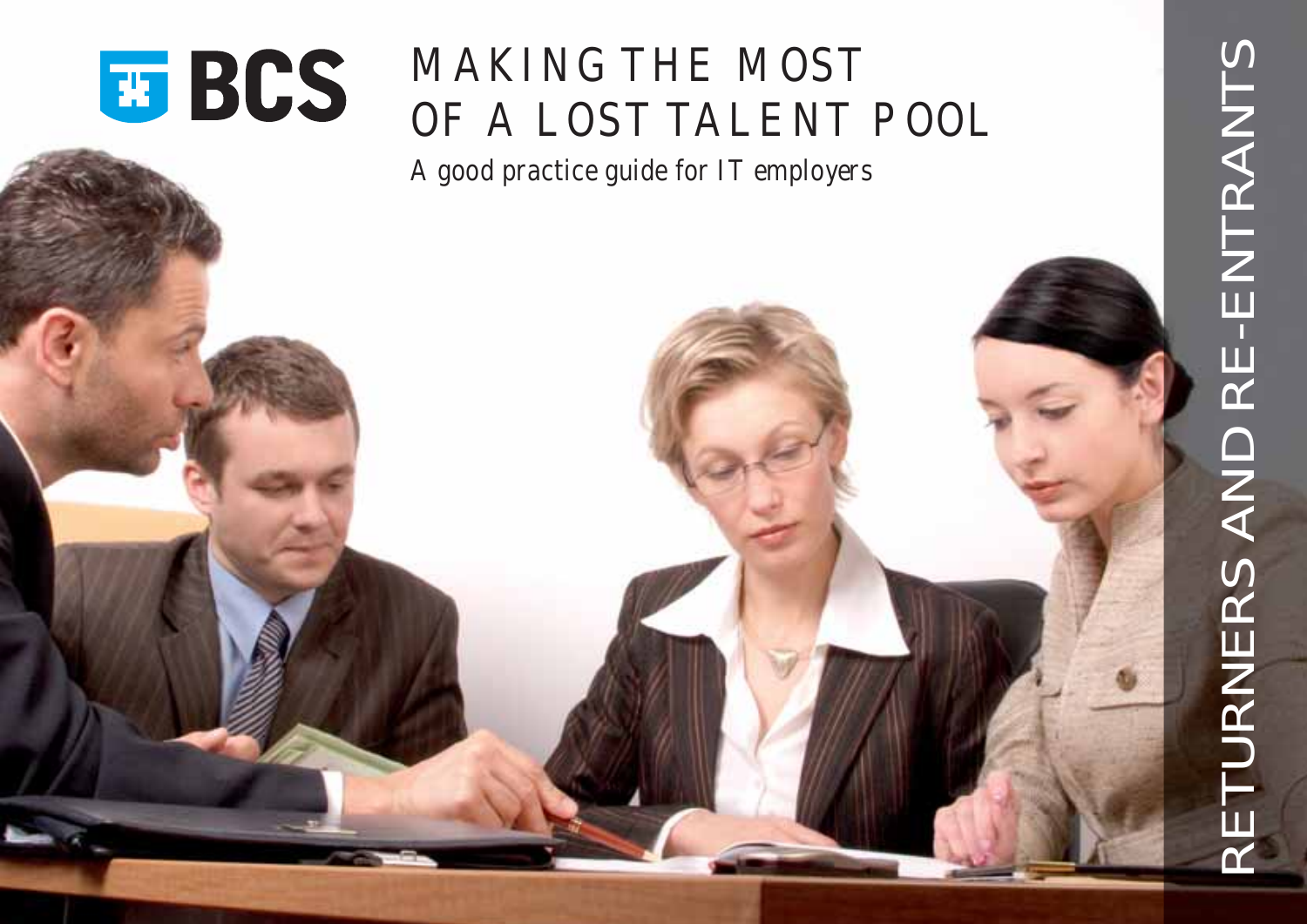#### © BCS 2008

All rights reserved. Apart from any fair dealing for the purposes of research or private study, or criticism or review, as permitted by the Copyright Designs and Patents Act 1988, no part of this publication may be reproduced, stored or transmitted in any form or by any means, except with the prior permission in writing of the Publisher, or in the case of reprographic reproduction, in accordance with the terms of the licences issued by the Copyright Licensing Agency. Enquiries for permission to reproduce material outside those terms should be directed to the Publisher.

Jan Peters, consultant, asserts her moral right to be identified as the author of this booklet.

#### **The British Computer Society**

Publishing and Information Products First Floor, Block D, North Star House North Star Avenue, Swindon SN2 1FA, UK **www.bcs.org** 

ISBN 978-1-906124-10-6

British Cataloguing in Publication Data. A CIP catalogue record for this book is available at the British Library.

All trademarks, registered names etc acknowledged in this publication are to be the property of their respective owners.

#### Disclaimer:

The views expressed in this book are of the author(s) and do not necessarily reflect the views of BCS except where explicitly stated as such. Although every care has been taken by the authors and BCS in the preparation of the publication, no warranty is given by the authors or BCS as Publisher as to the accuracy or completeness of the information contained within it and neither the authors nor BCS shall be responsible or liable for any loss or damage whatsoever arising by virtue of such information or any instructions or advice contained within this publication or by any of the aforementioned.

Typeset and printed by Inter Print, Swindon

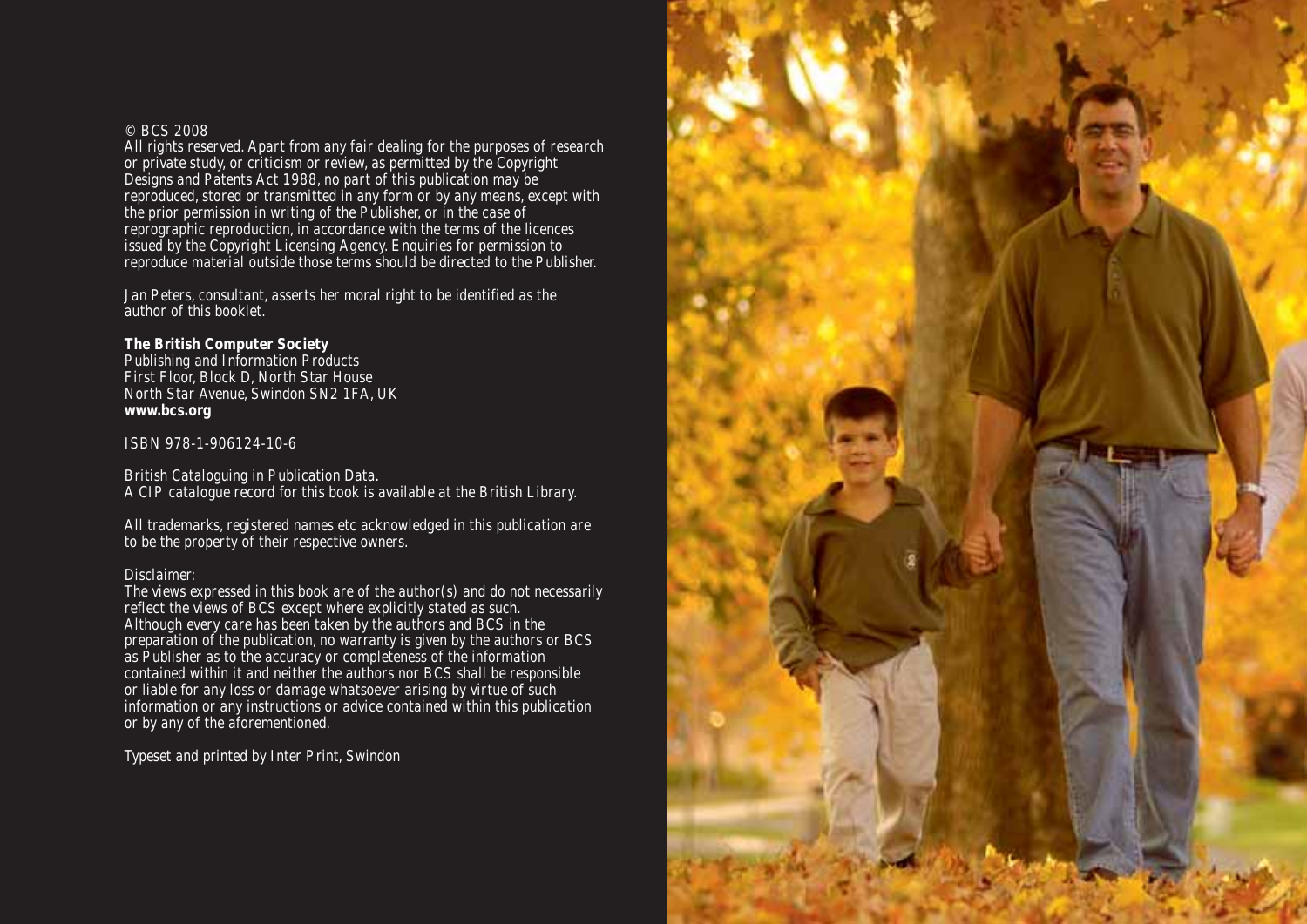

## CONTENTS

| FOREWORD                                       | 04       |
|------------------------------------------------|----------|
| THE LOST TALENT                                | 06       |
| Returners                                      | 07       |
| Re-entrants                                    | 08       |
| Late starters                                  | 08       |
| <b>TAPPING THE TALENT</b>                      | $12^{1}$ |
| Accessing the latent talent pool               | 13       |
| Recruitment processes                          | 14       |
| Finding the lost professionals                 | 14       |
| Attracting back the re-entrants                | 15       |
| Confidence gap                                 | 17       |
| Mentors, coaching and buddies                  | 18       |
| Knowledge and skills gap                       | 19       |
| FLEXIBILITY ISN'T JUST FOR WOMEN               | 22       |
| Changing how jobs are described – job chunking | 24       |
| Support for managers and colleagues            | 24       |
| Ageism                                         | 25       |
| Childcare                                      | 26       |
| Summary                                        | 27       |
| Acknowledgements                               | 27       |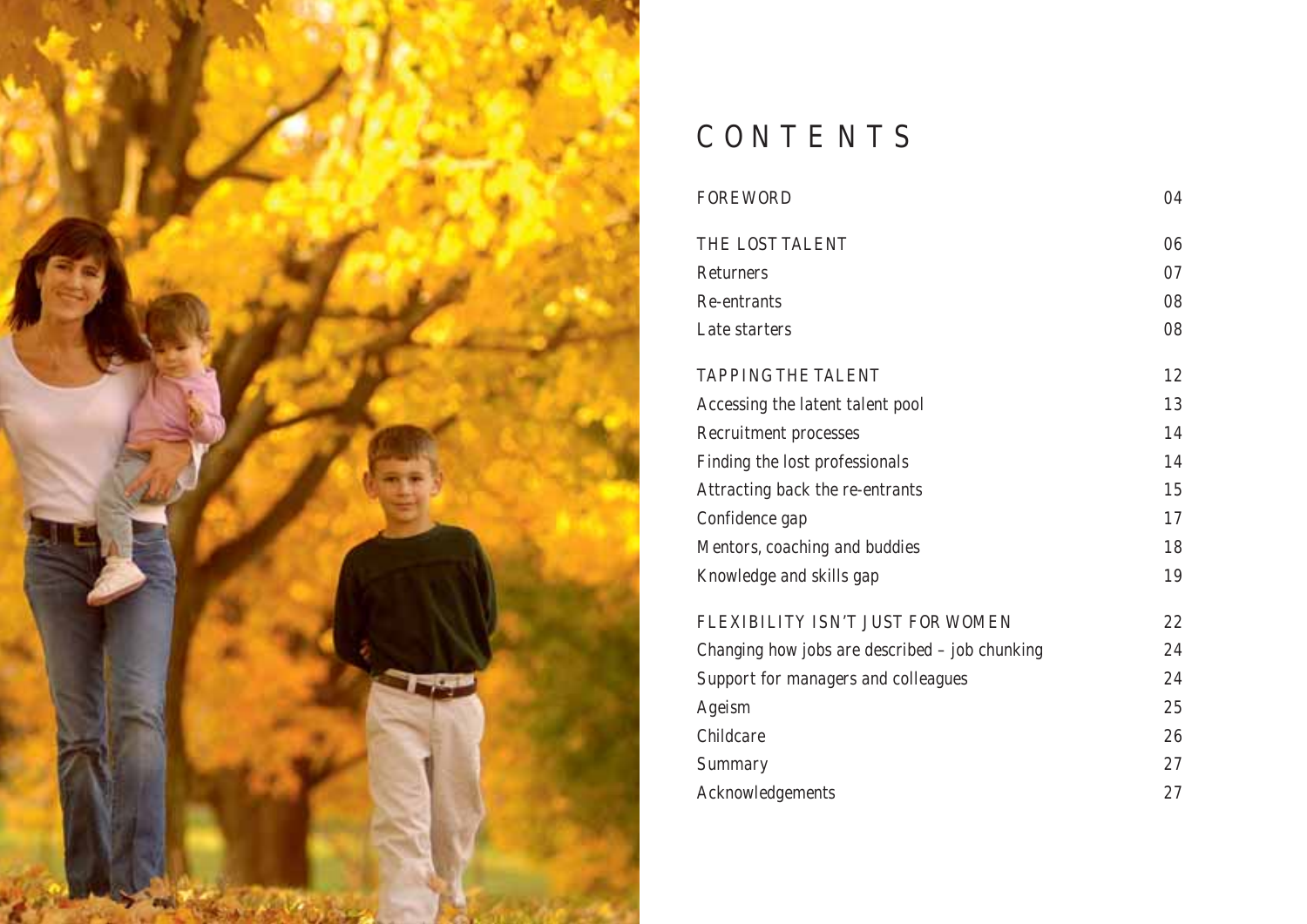David Clarke



## FOREWORD

**Some of the biggest challenges for returners and re-entrants that compound low confidence are not being taken seriously because of CV gaps, negative perceptions about commitment and willingness to learn and be flexible, and ageism. As the war for talent hots up, some employers have recognised an untapped pool waiting to be accessed. BCS and Intellect are working with organisations and agencies to encourage the IT sector to wake up to the potential of both male and female returners and re-entrants.** 

This booklet, aimed at HR directors and their teams, has been produced as a partner to our *Taking a Break* guide for IT professionals. Containing examples and tips on innovative policies and programmes, we hope that it will help boost the opportunities for more IT professionals to manage

John Higgins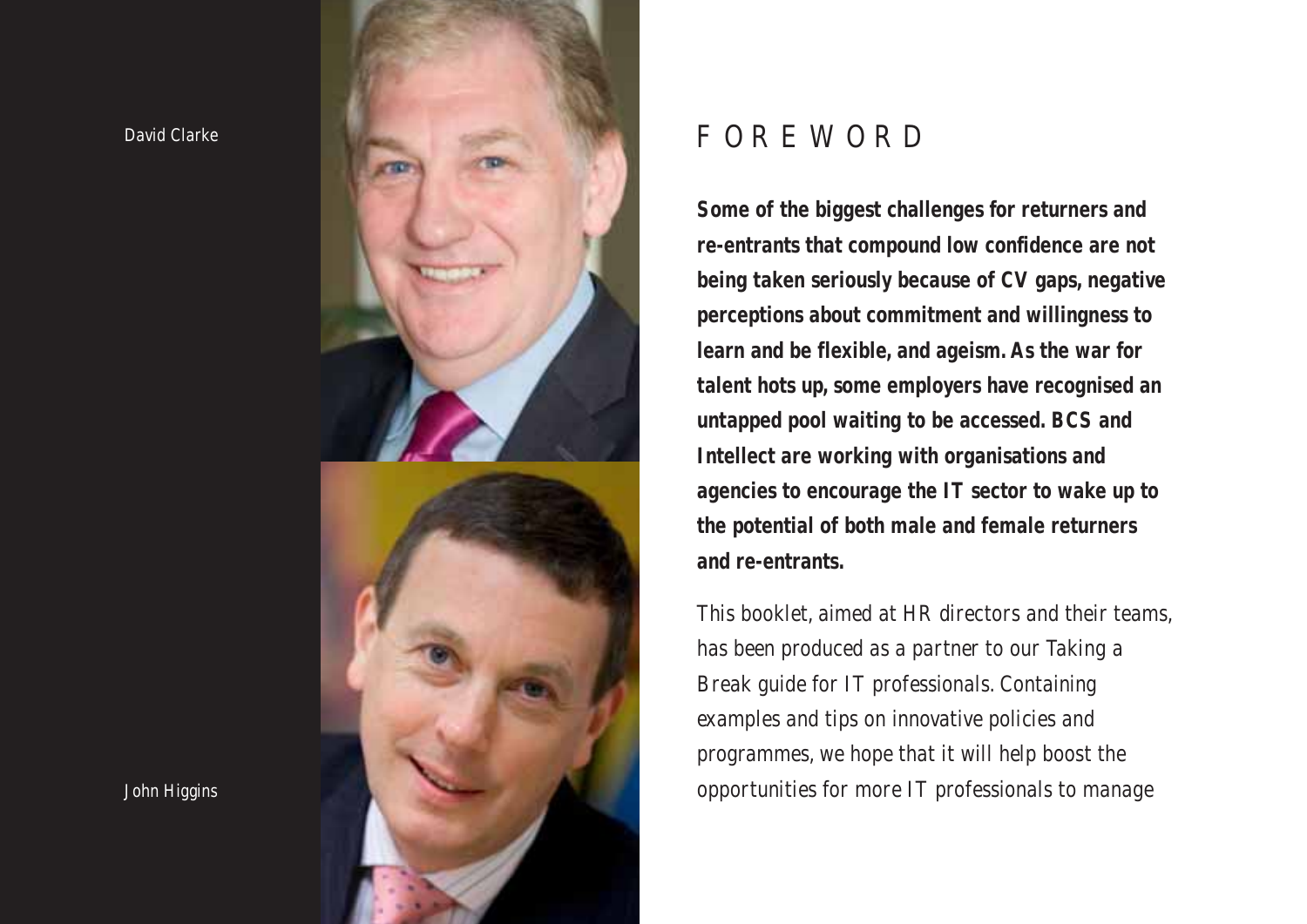their careers effectively in dialogue with employers.

IT professionals find it is easy to stay in touch through BCS membership, newsletters, contact meetings, home visits, and for those taking a sabbatical to travel, visiting overseas clients. Offering your IT professionals the BCS *Taking a Break* guide that is full of tips on keeping in touch and staying up to date with technology is an ideal way of getting employees in the right frame of mind for their break.

In encouraging your employees to return after a break, look at the policies that might be appropriate to your business and its size. If you are looking at attracting re-entrants, read on further about the support and training schemes. And of course attracting re-entrants might be an easy way to boost the diversity of your technical team, which is proven to benefit your bottomline performance.

## **David Clarke John Higgins**

**Chief executive, BCS Director general, Intellect**







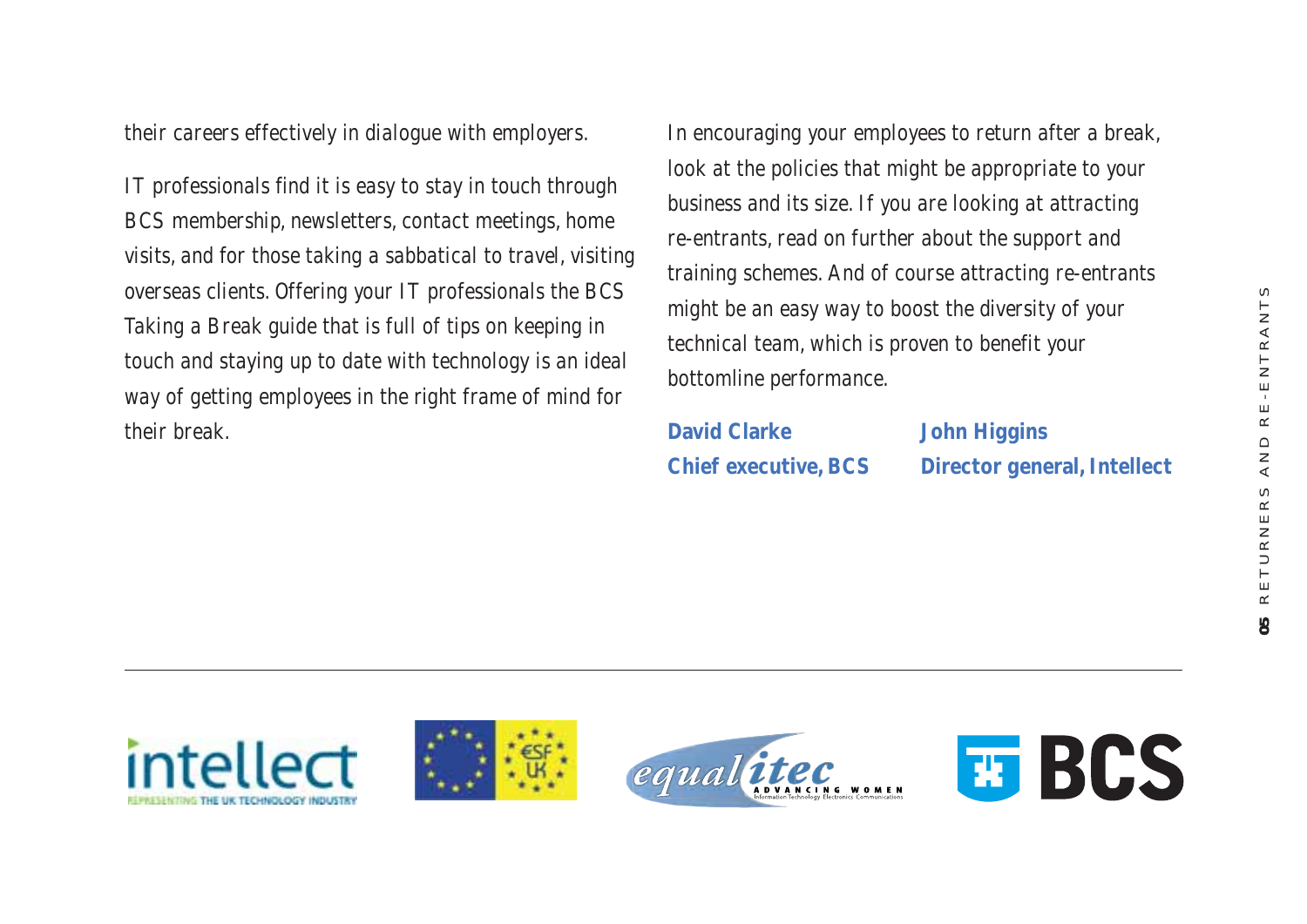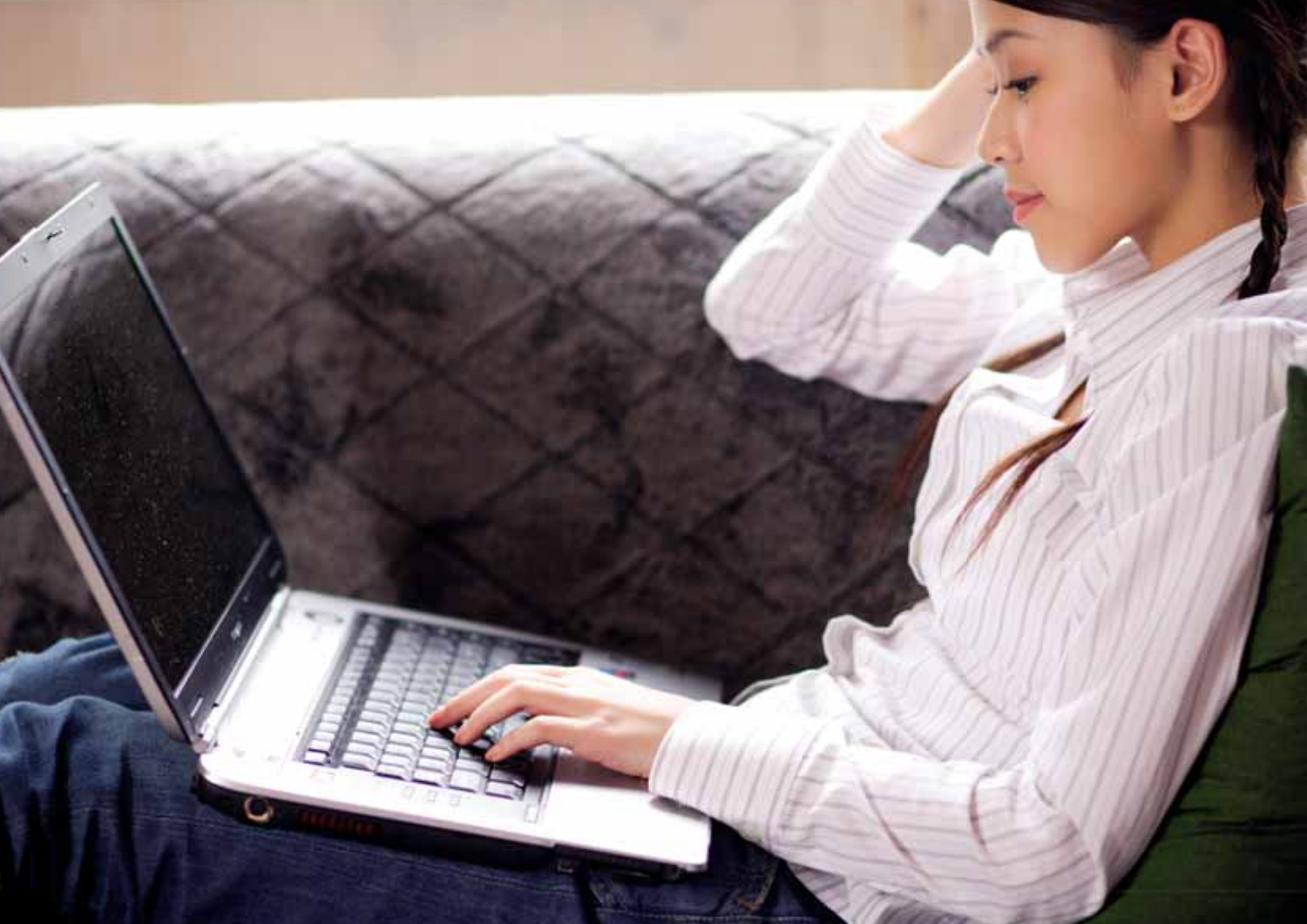## THE LOST TALENT

*'It's so easy to do, giving these women a chance – there's a huge untapped talent pool out there'*

**Jackie Kinsey, ThoughtWorks**

## *'If you want women, modify your processes and legitimise it internally'* **Participant at workshop**

Numbers of women computing professionals peaked at 100,900 in 1999 (Eurostat data from Platman and Taylor (2004)) representing 21 per cent of the UK's computing professional workforce at that time. By 2003 this had fallen to 53,700, with new figures due in 2009 from analysis that BCS, Intellect and e-skills are undertaking. This means that there is a potential pool of some 50,000 female IT professionals who are currently not in the profession.

The IT industry predicts that the current skills shortage will intensify.

The realisation of the benefits of diverse teams in winning public sector contracts such as improved innovation and company performance, the impending retirement of 1/3 of the UK IT workforce, and the falling numbers of computing graduates means that the war for talent is heating up.

The 'lost' IT professionals are an increasingly attractive proposition for employers struggling to hire the right people. At a round table of HR and IT directors, BCS and Intellect drew together the challenges and ways in which employers are working to do this. In the process they are building a new workplace which is more flexible and responsive to both employees and clients' needs. This booklet shares experiences and innovations from employers and consultancies.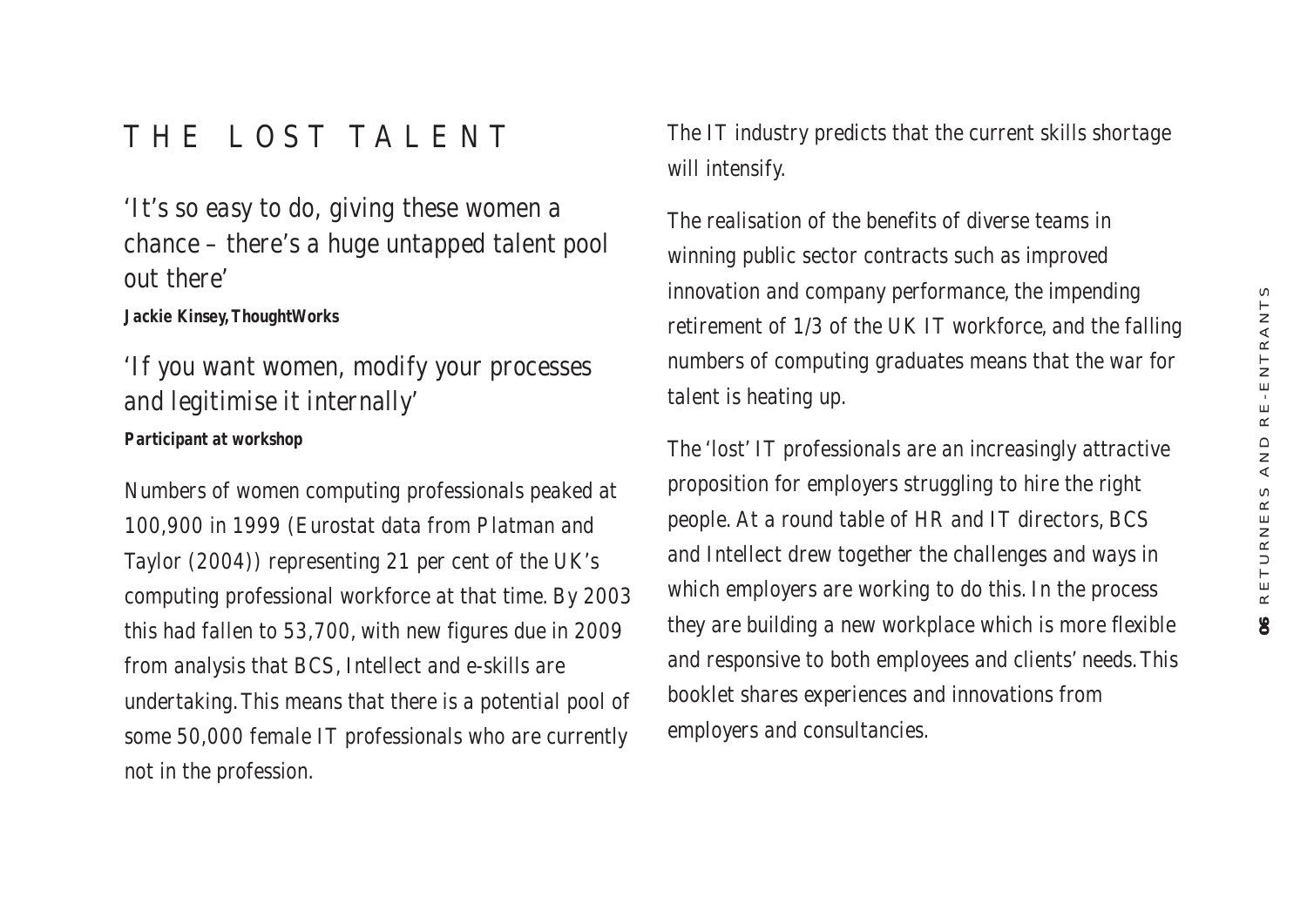Research for the Equalitec project, Advancing Women (published in the report *Equalitec: career prospects after career breaks*, Niki Panteli, University of Bath, 2004, www.equalitec.org.uk), found that 2 years was a critical length of break from work. After this, there was a perception of there being a major technical skills and knowledge gap by both the employer and a returner/ re-entrant, as well as a confidence gap. None of this is insurmountable when coupled with a supportive environment. This can be achieved by providing support to both the team and line manager, as well as the member of staff returning, by:

- coaching both the line manager and the returner;
- offering a mentor to both the line manager and  $\bullet$ returner;
- enabling flexibility options;
- suitably tailored training / skills refresher courses

at the right level;

recruitment processes that attract and enable diverse candidates to apply for posts.

As an employer fishing in this pool, you need to be aware of subtle differences between the types of returner. While some companies feature in the media for achieving high return rates from maternity leave, their policies and programmes don't impact on those who have had longer career breaks or are looking to return to a different employer. This wider community needs IT directors, managers, team leaders, hiring managers and recruitment agencies to champion their cause and be open to their potential. The lost professionals fit into three broad categories: returners, re-entrants and late starters.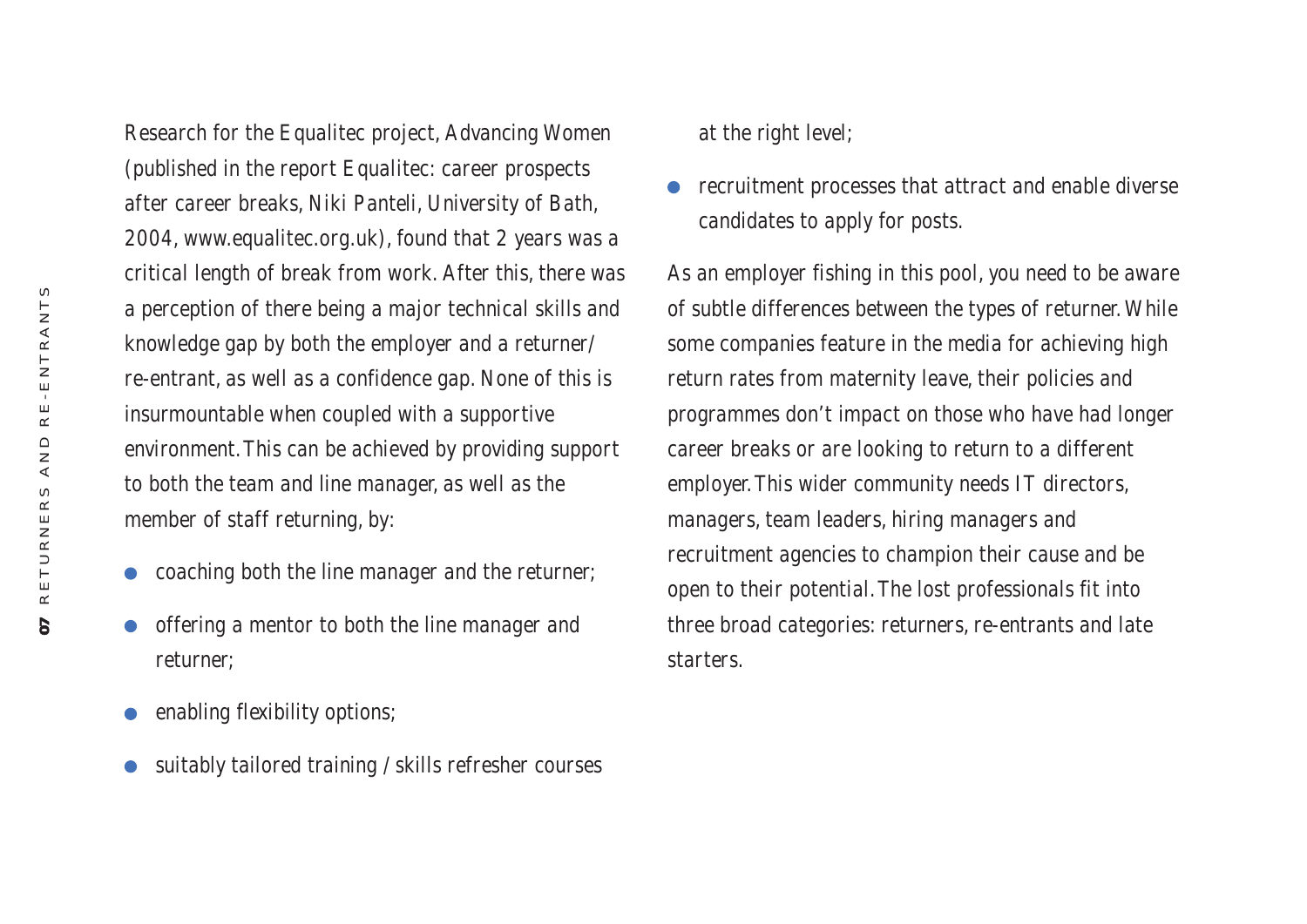#### **RETURNERS**

These IT professionals are returning to a former employer and, while their confidence may be down, it is often buoyed by a sense of having made the positive choice of returning. Some employers have extensive programmes to help employees plan their break and manage their reintegration. Knowing an organisation and familiarity with its culture and people lowers the re-entry barriers. Those with continuing caring responsibilities will face challenges of organising child or elder care and will need flexibility as they re-adjust to their new regime.

#### **RE-ENTRANTS**

These women and men have had a break (time-out, family caring or ill health) and are returning to a new employer. They have few contacts within the industry. They may have left work after a bad experience, maybe had time out from work, travelled or downshifted, or are reluctant to return to a high pressure culture with their last employer. But they need to return and their IT skills are the best chance they have. This group may also include people made redundant repeatedly and facing age discrimination at every turn as they get rejected from interview after interview. They face confidence issues, CV gaps and skills gaps. They may require flexibility but will be afraid to ask.

Their confidence is dented, but their passion for their profession is not, and even if their skills may be out of date they have the desire to get back. Confidence and self belief, training needs and adjusting to work all need understanding; as well as the re-entrant's concerns for how they explain their break and attempt to justify how it will impact on their ability to work.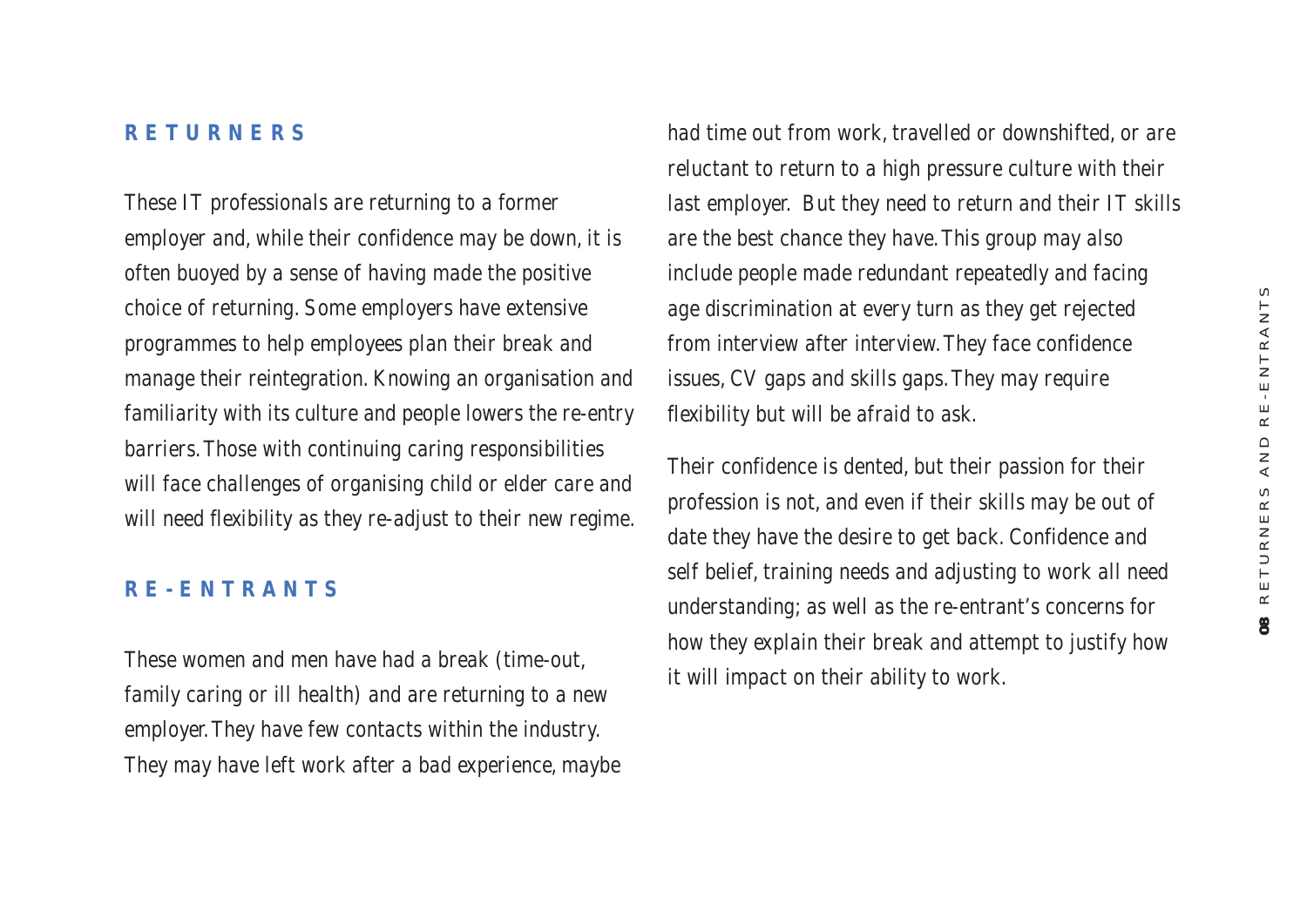#### **LATE STARTERS**

These are early family formers who qualified but never gained any work experience. This group aren't as young as the most recent graduates with whom they compete. Their knowledge may be out of date and they are likely to have a poor CV, but they have life skills and experience. They can face age discrimination as they compete with new graduates.

This is also an increasing pool of women who are embarking on an IT career after perhaps pursuing a more stereotypical career path before identifying IT as a potential career. These women often have higher non IT qualifications, and are easily rejected or not considered for graduate level programmes. They may also have underperformed in exams because of part-time study or caring responsibilities.

#### **CASE STUDY**

**Extract from Opportunity Now** *Exemplar Employers: helping women returners reintegrate into the workplace***:** 

Finding IT professionals who may be interested in returning can be achieved through internal policies and practices and internal communications. Opportunity Now through its Exemplar Employers Project provides a wide range of policy ideas, programmes and case studies.

#### **Tips:**

- Review the Opportunity Now Exemplar Employers case studies.
- Develop robust policies and practices.
- Introduce training and awareness programmes.  $\bullet$
- Help your staff to plan before a break and give them the BCS *Taking a Break* guide.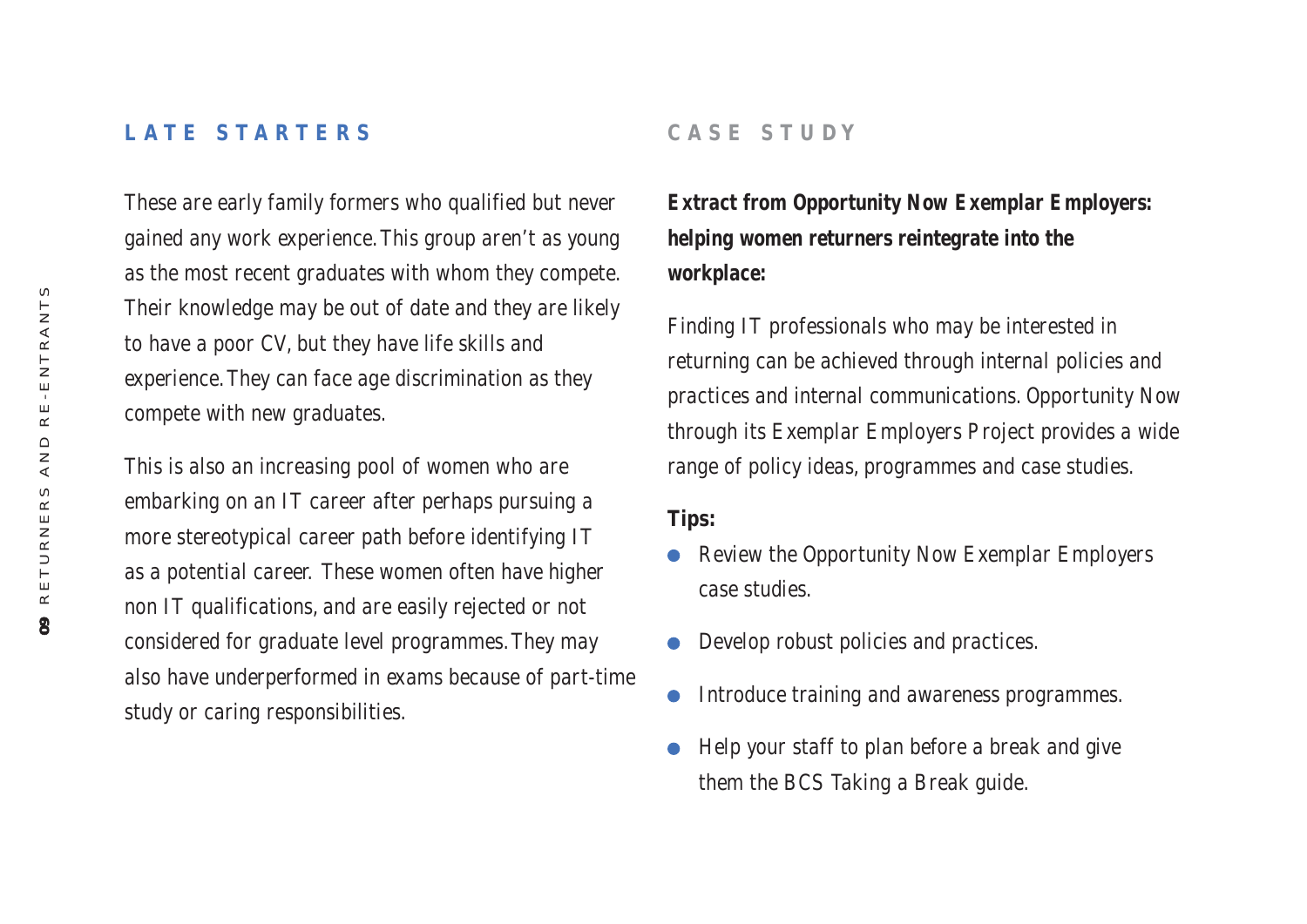- Offer mentoring, coaching and networking for  $\bullet$ employees and returners / re-entrants.
- Budget for and schedule catch-up skills training, as  $\bullet$ technology moves on rapidly, and can leave those with even a short break behind.
- Recognise that previous skills and corporate knowledge might be an advantage in other less technical roles.

#### www.opportunitynow.org.uk

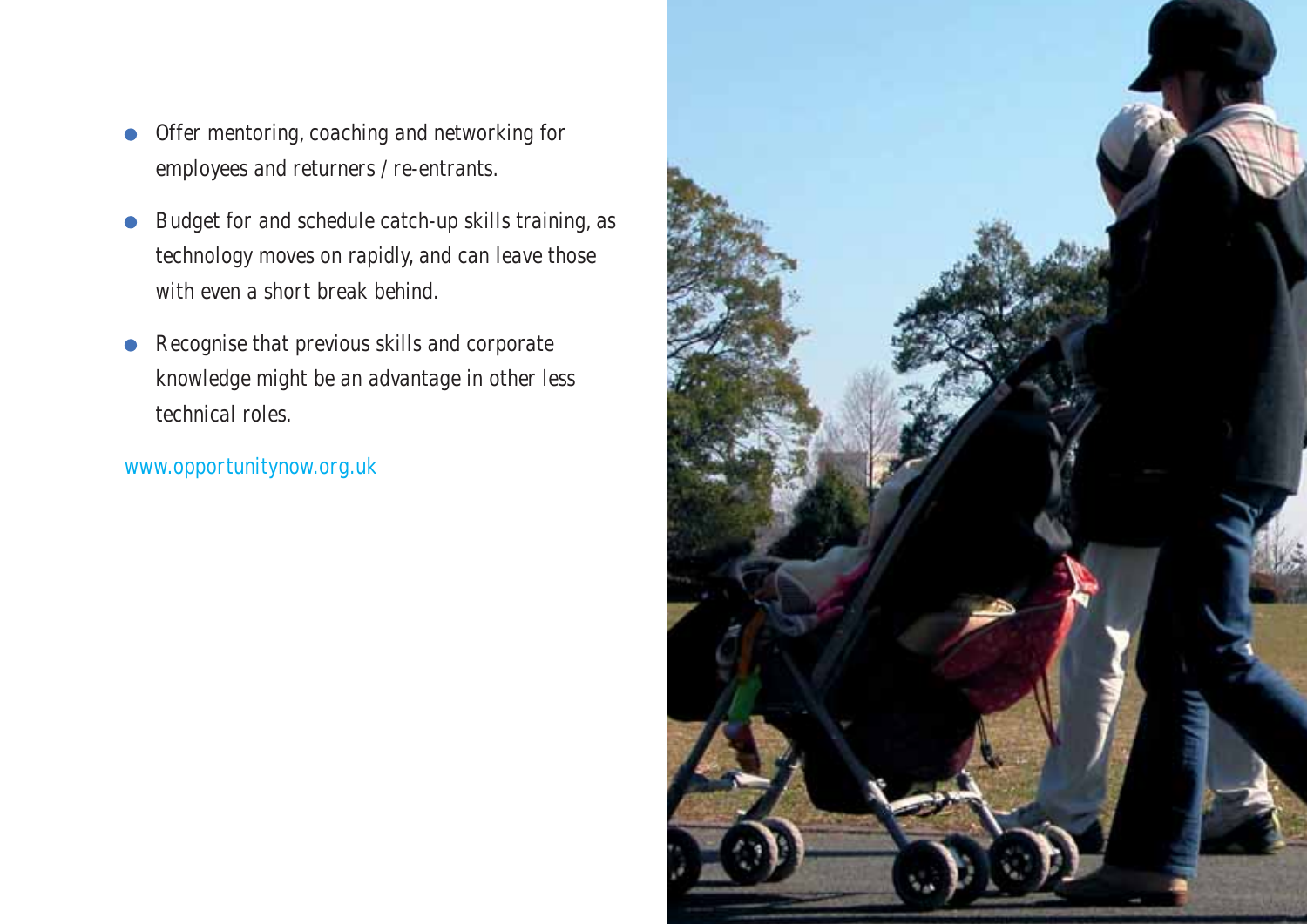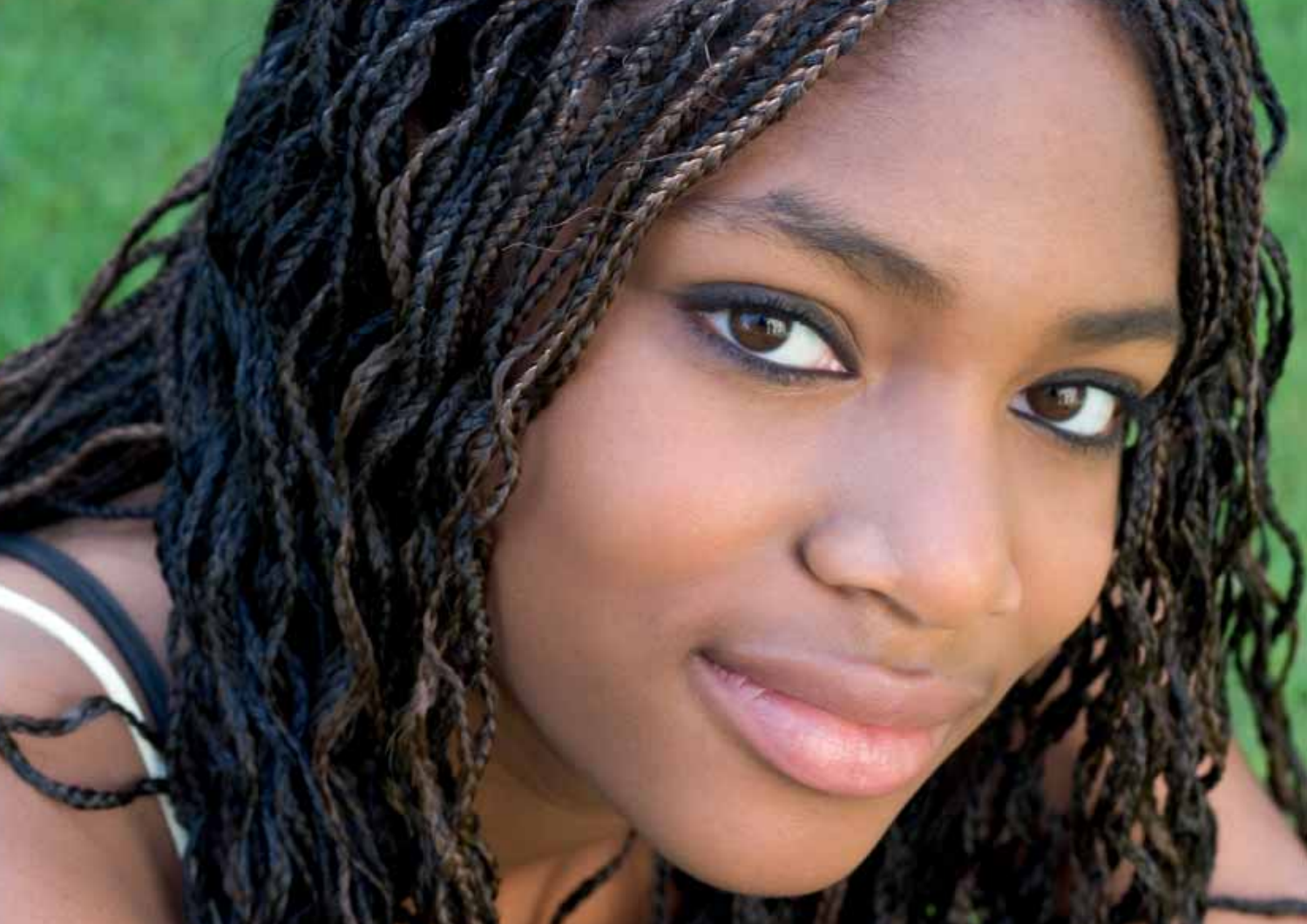## TAPPING THE TALENT

*'I was recruited after my second maternity leave... that was a time when there was the most upheaval: you go to work and your child is always sick... I think they showed a lot of faith... I was promoted after being there 8 months...'*

**Christina Scott, head of software development, BBC News Interactive**

*'It takes less than 6 months for them [returners] to get back into the stream'* **Elizabeth Pollitzer, Portia**

Attracting and retaining diverse technical staff demands that the HR and senior management teams work with employees to support their own staff returning from a break and for when a late starter or re-entrant applies for a post.

All have common issues of:

- low confidence;
- perceived and real skills gaps;
- continuing demands on their time outside of work such as children, relatives or themselves who need care;
- access to flexibility, support from colleagues, managers and HR help these professionals to fit back into the workplace;
- facing ageism.

Employers face tangible cost benefits, a fresh talent supply and benefits to clients and customers with extended peak cover, more diverse teams and more brains on problem solving.

Golden handshakes were used in the past to encourage staff back, but without a supportive environment they were of short lived benefit.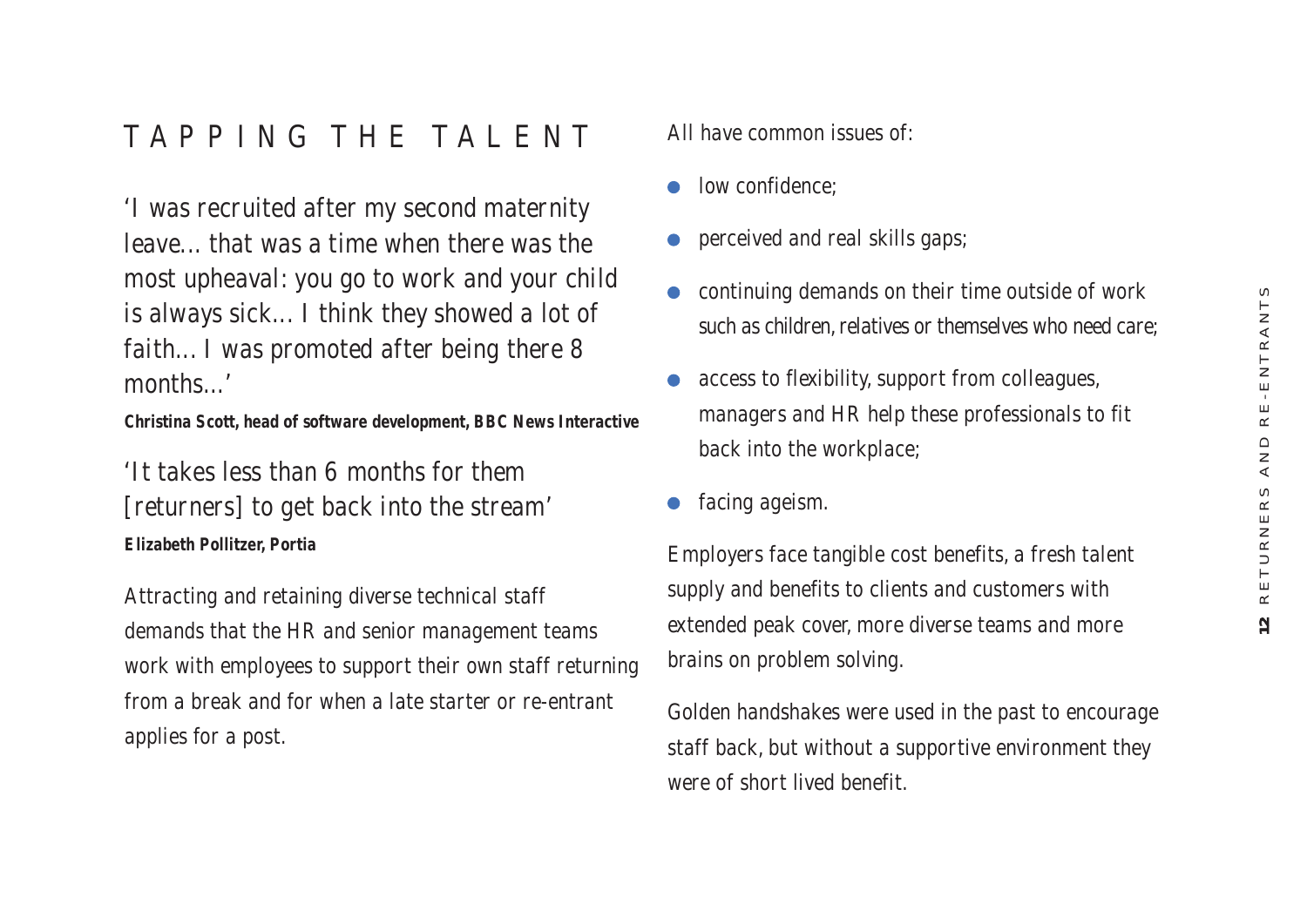#### **RECRUITMENT PROCESSES**

IT professionals who have had a break often don't fare well with recruitment agencies. Their gender may (or may not) get them on a shortlist but a lack of recent relevant work experience on a CV, or evidence of older than the 'normal' age group, will often mean rejection irrespective of latent talent or competence.

#### **Tips:**

- Explain to recruitment partners that you are interested in returners to work.
- Work with recruitment teams and outsource providers to identify ways to measure competence related to historical performance and not current employment activity.
- Develop innovative recruitment programmes to attract diverse and skilled candidates.
- Be innovative in the tools you use to assess competence, and benchmark internally to get company buy-in to the process.
- Read the UK Resource Centre for Women in SET *Recruitment and Selection: competing in the war for talent good practice* booklet and the Equalitec *Effective Recruitment Strategies*. www.ukrc4setwomen.org.uk www.equalitec.org.uk
- Jobs are rarely advertised as part-time so include a statement about flexibility in the job specification, e.g. we will consider part-time / job share candidates for this role. Use Flexworks UK.
- Attract and recruit from this pool by investing by either providing training, or a phased approach back into work.
- Keep a list of potential career break staff.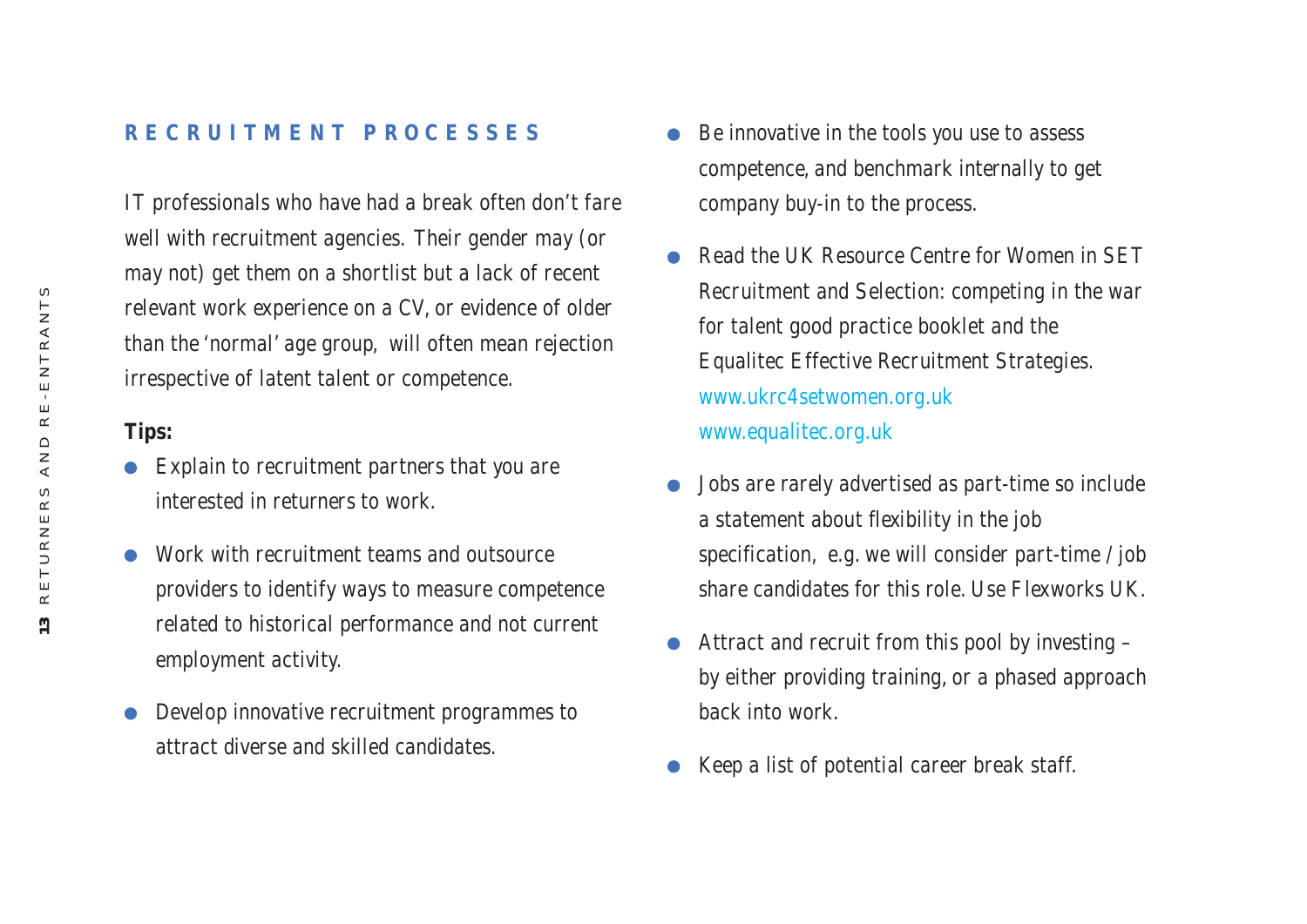#### **CASE STUDY**

**Flexworks UK is the leading organisation for premier part-time and flexible working solutions. The online part-time jobs register provides for senior jobs seekers searching for flexible options. Flexworks also offers help and support to employers in making job sharing work.** www.flexecutive.co.uk

### **FINDING THE LOST PROFESSIONALS**

People who have disconnected from the IT profession don't read / cannot get IT trade papers and are not aware of skills gaps and the diversity agenda. It is as likely to be friends and partners who point the potential returner at you. Advertise in the free morning papers (see the ThoughtWorks case study). Advertise in school newsletters, encourage current staff to introduce their

partners and friends to open days and recruitment fairs. Local councils are often a source of recruitment fairs Use your local high street clerical recruitment agency, which is where you will find the lacking-in-confidence returner, who believes that they cannot get back into IT.

#### **Tips**

- Invest time more than money in attracting and recruiting.
- Plan and communicate well internally; educate your workforce and managers before you, in particular, bring in any re-entrants.
- Advertise generic return roles (see Merrill Lynch case study).
- Use multiple avenues to communicate your programme.
- Ensure the experience for both successful and unsuccessful applicants is a positive and enabling one.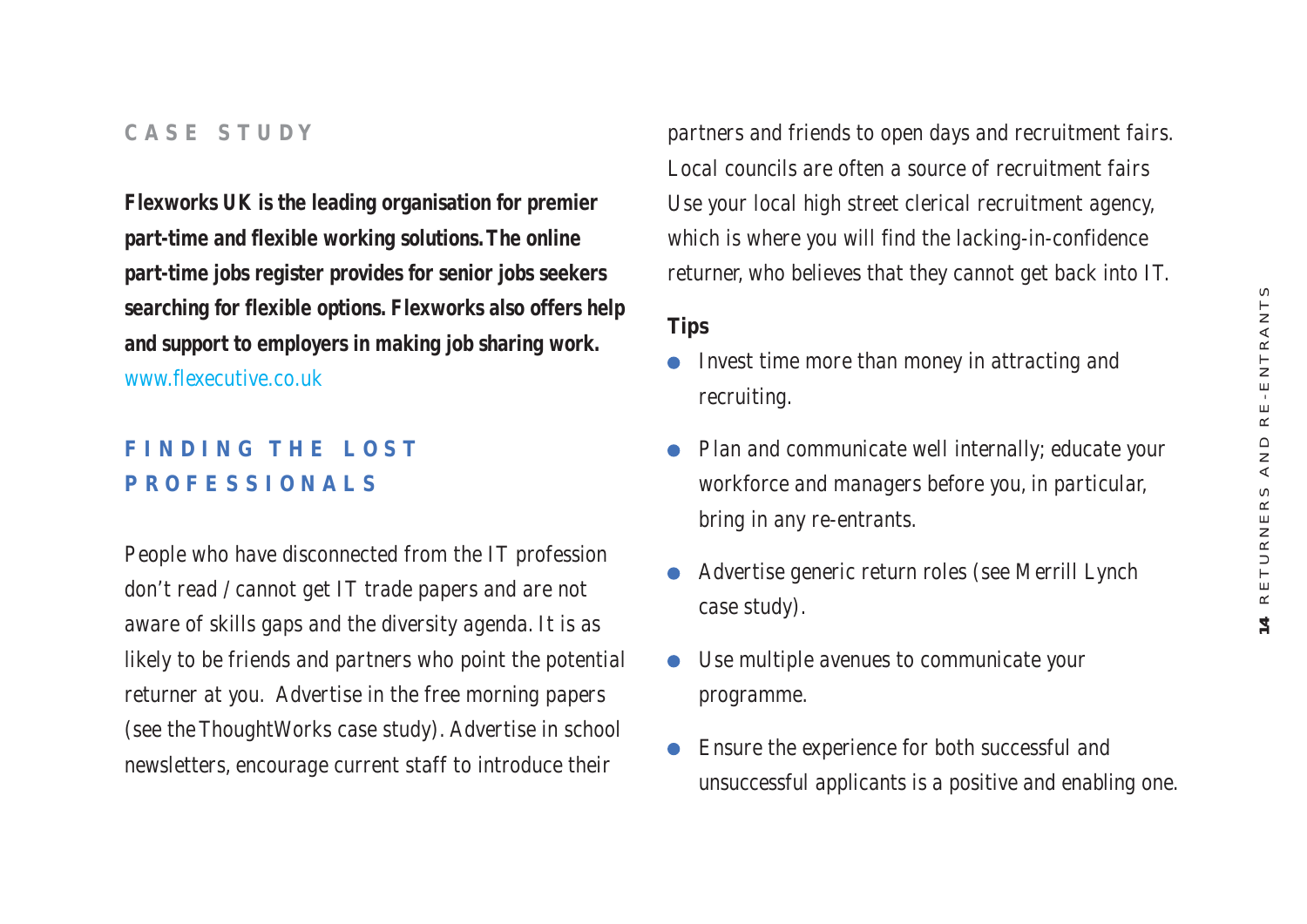- Advertise in the new universities, further  $\bullet$ education colleges and to tutors of part-time and remote working courses for mature candidates – many returners have taken the time and trouble to refresh their skills, but without recent experience are still not getting offers.
- Advertise with BCSWomen free of charge.

#### **CASE STUDY**

**Generic return roles. The Merrill Lynch generic job advert aims to encourage people on a career break to register their interest in working for them.**

#### **JOB DESCRIPTION**

**We are looking for people with a broad range of skills and experience across both infrastructure support and applications development. If you have had a career**

**break but are keen to get back into the technology workplace and are interested in working in Camberley or London, please click 'apply for this job' below, where you can register your details and upload your CV. We will then get in touch if a suitable position becomes available.**

www15.workflowhr.com/ml/microsite/jobDetails.asp?vacref=243

## **ATTRACTING BACK THE RE-ENTRANTS**

Re-entrants and late starters have very low confidence. Preferring to believe that they aren't needed or wanted and are too far out of touch, they are surprised to find a demand for their skills and expertise. They are wary of asking for part-time positions. Their CVs may be poor, but employers can help.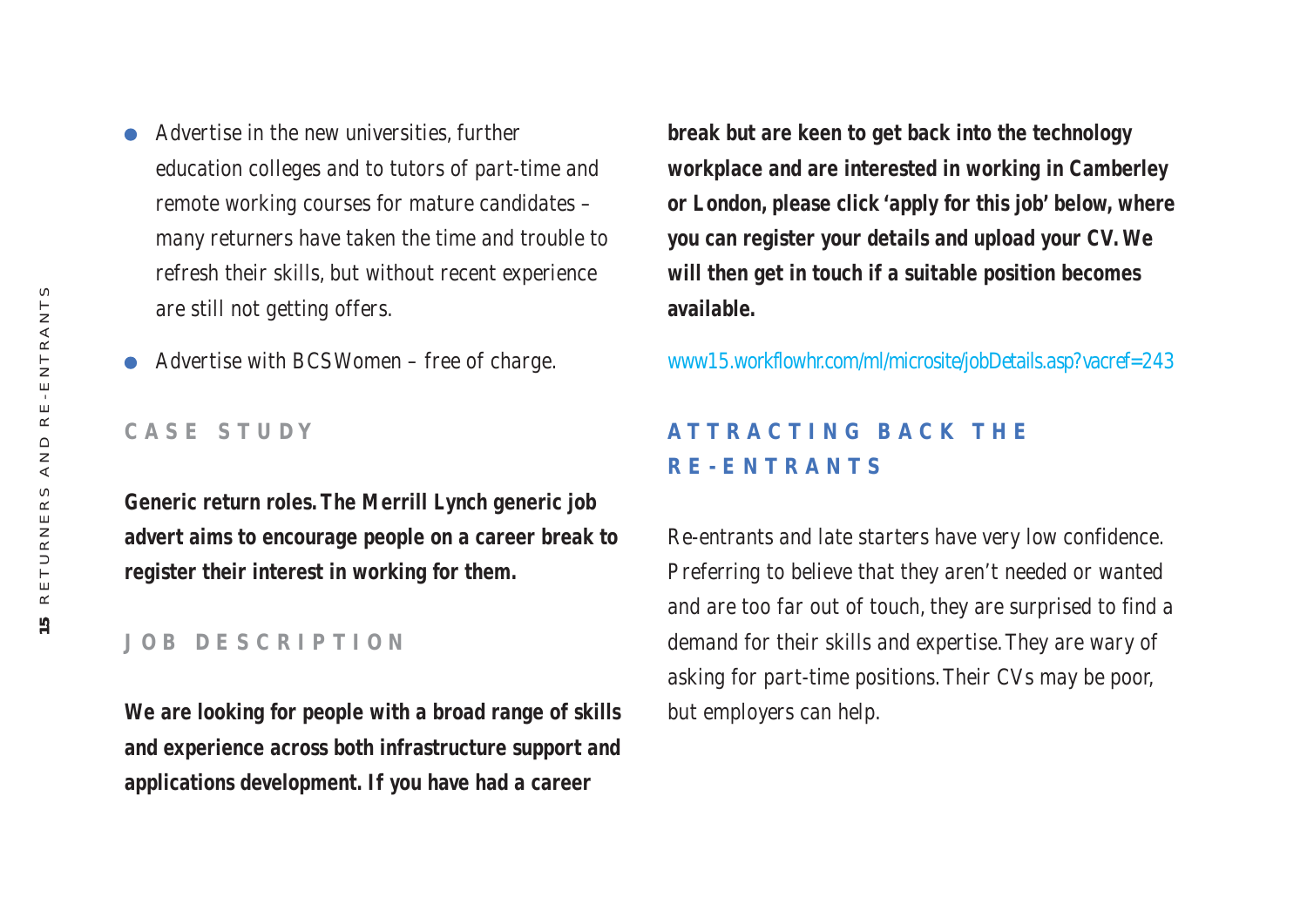#### **Tips:**

- Include information in your materials about your flexibility options.
- Run open days to showcase your offices and role models.
- Consider self development / confidence boosting workshops before and after interview.
- Run CV clinics.
- Make allowance for the fact that many valuable women are of an age group where IT degrees were of the engineering variety, and also women were not encouraged to go on to university, and that twentyfive years of IT experience may be just as good as a 25-year old degree.

#### **CASE STUDY**

**The UBS Career Comeback programme is aimed at professionals with a minimum of 5 years' experience (preferably in financial services) and a graduate degree who, after an eighteen-month to seven-year career break, would like help in transitioning back into the workforce. This selective programme is offered free of charge to participants. Enrolment is limited to ensure individual attention.** 

The programme includes important business updates from leading professors in finance, marketing, technology and strategy; professional one-on-one coaching; an overview of current work / family issues; and development of a personal action plan for re-entering the workforce.

**UBS Career Comeback Programme:** www.ubs.com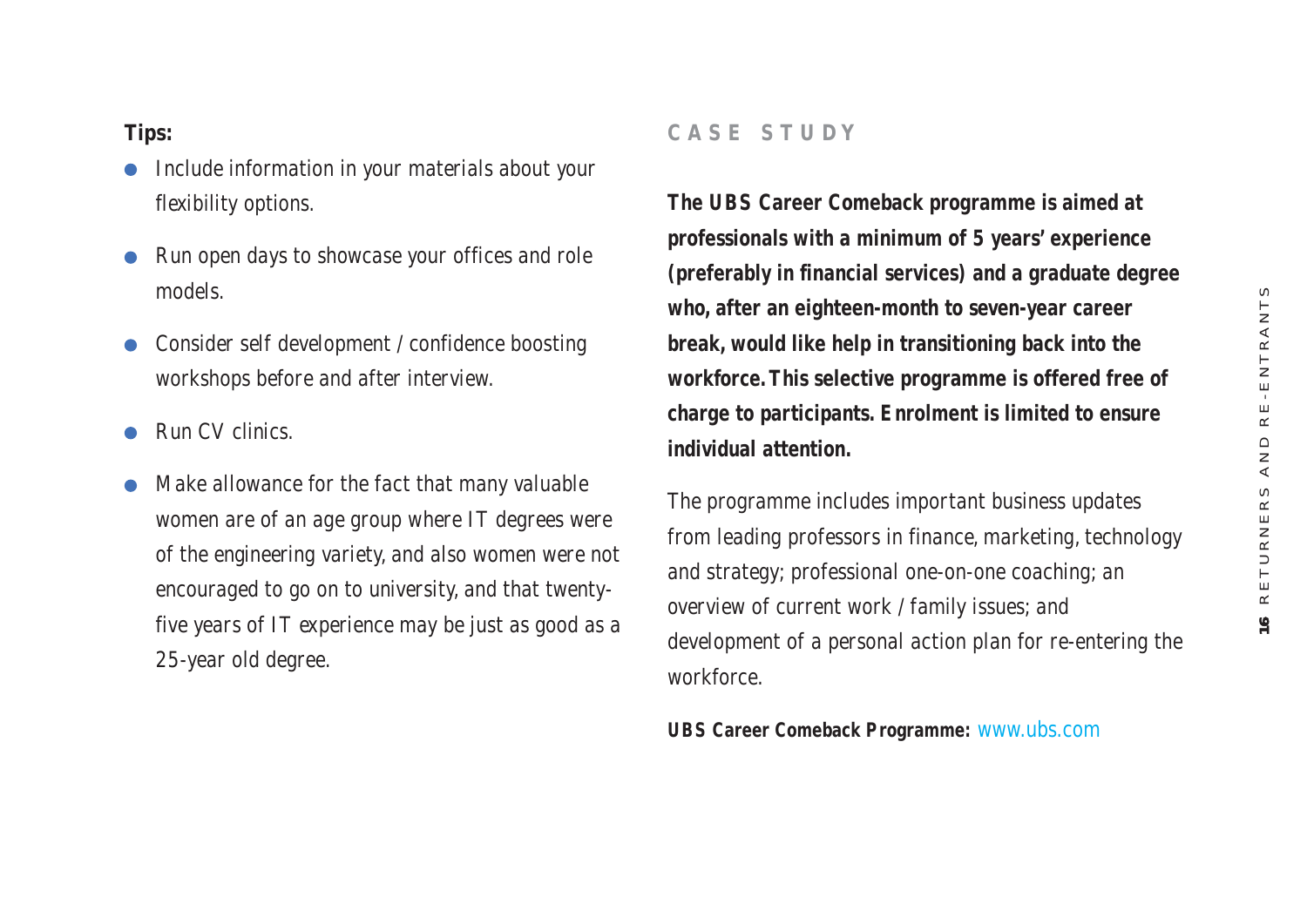#### **CONFIDENCE GAP**

Returners and re-entrants face a confidence gap. They don't believe they are wanted, that they have any useful skills, have forgotten how to 'sell' themselves and can't see how they can return to being a capable, effective and competent employee again. They don't appreciate the skills and knowledge they have gained whilst out of work and they have forgotten what they are capable of, especially if they have been doing a job they have been over-qualified for. When ThoughtWorks subjected women returners to their usual recruitment psychometric tests the scores were better on a number of tests such as logical thinking and communication than those of their existing staff.

#### **Tips:**

● Ensure re-entrants' / late starters' low confidence is accounted for in your recruitment process – women (more than men) tend to deselect themselves and so need more encouragement to apply — think about the wording of your job adverts.

- When transitioning re-entrants into your organisation, take specific steps such as providing a mentor, offering training courses and working with both them and their line manager to review progress and have regular conversations about how they are settling in.
- Promote their inclusion in decision making, especially if they are part-time – vary the times of management meetings so they can attend.
- Work with a specialist training provider, focusing on building confidence before and after they return to work.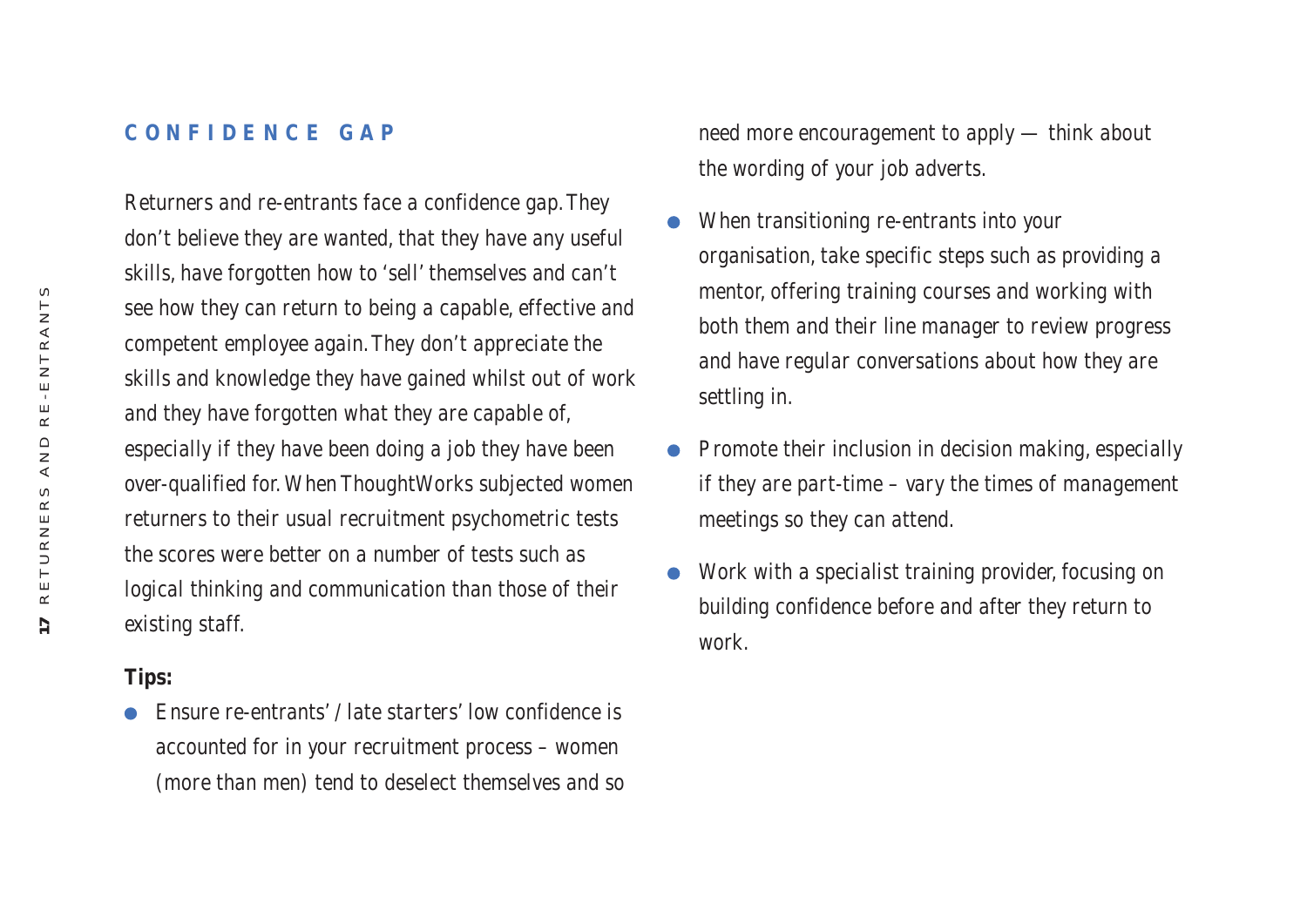## **MENTORS, COACHING AND BUDDIES**

Maintaining contact with colleagues, receiving newsletters and updates from the office help to reduce the barrier for returners by keeping a level of familiarity and reducing the fear factor. Inviting the career breaker back into work for keep-in-touch sessions and to key meetings is one method. Other employers go further and provide coaching before, during and after a break with a professional consultancy such as Talking Talent, Brave New World or Maternity Matters. Others, such as IBM, offer a buddy to a returner. The Opportunity Now 'Exemplar Employers' section offers a wealth of inspiration and case studies to help you develop your own internal policies and practices.

Equalitec continues to offer one-to-one support for returners, as well as mentoring circles, delivered through the Inova consultancy. The UK Resource Centre for

Women in SET (UKRC) return programme offers mentoring as well as other online support through the Open University T161 course.

#### **CASE STUDY**

**Talking Talent has coached over 500 women through maternity and partner with companies in** *The Times* **Top 50 Places Women Want to Work in Europe. Talking Talent helps women maintain career momentum after starting families. Consultants work with the line manager to make sure they are managing the transition effectively for the individual, extended team, clients and the broader business – their approach is both commercial and practical.** 

#### www.talking-talent.com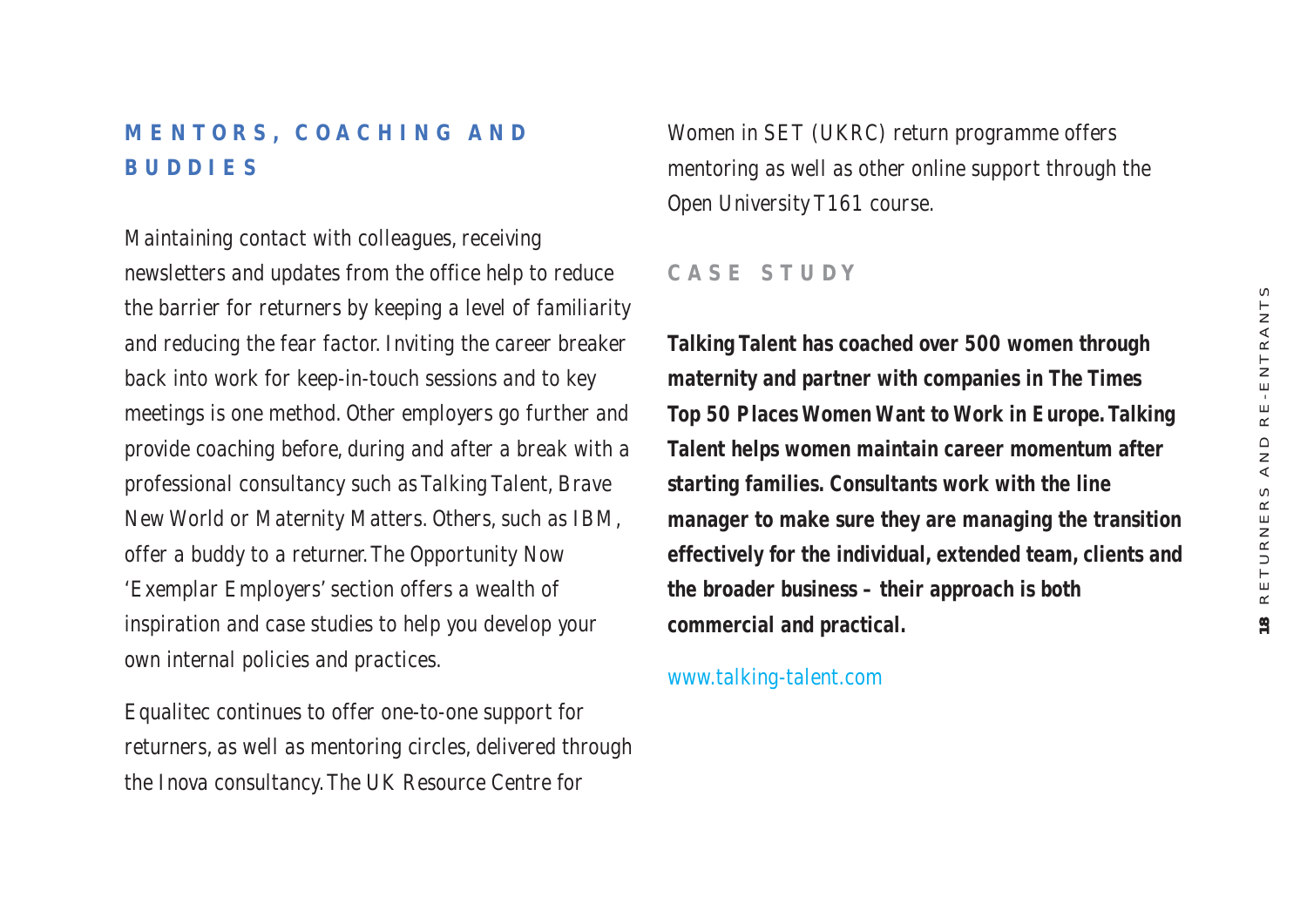#### **CASE STUDY**

**One of Sopra Group's specialist IT services is software testing. Its Testing Academy recruits individuals with limited, out-of-date or no IT experience and qualifications such as returners or late starters, and develops them into fully effective testing professionals. The initial 7-week training programme combines modules on all aspects of testing with exposure to soft skills and is followed by further development as they move into testing roles on client projects.**

www.sopragroup.co.uk

#### **KNOWLEDGE AND SKILLS GAP**

A career break of over 2 years can seem long, 5 or 8 years, forever. Knowledge and skills will be rusty or out of date, particularly in the IT arena where development languages and innovation moves quickly. The general

perception of employers and the men and women themselves of people who have taken a long period of time away from the IT profession is that it will take years to get back up to speed.

But employers (e.g. Fujitsu and ThoughtWorks) who worked with the Equalitec project found the women became useful members of a technical team within a few months. Self learning technical courses can help point returners in the right direction.

#### **Tips:**

- Invest in training and upgrading skills as part of your return to work or recruitment strategy.
- Partner with a training provider in areas where you  $\bullet$ have skills gaps for both returners and re-entrants prior to returning to work and in the first few months back on the job.
- Open up spaces on in-house courses to boost your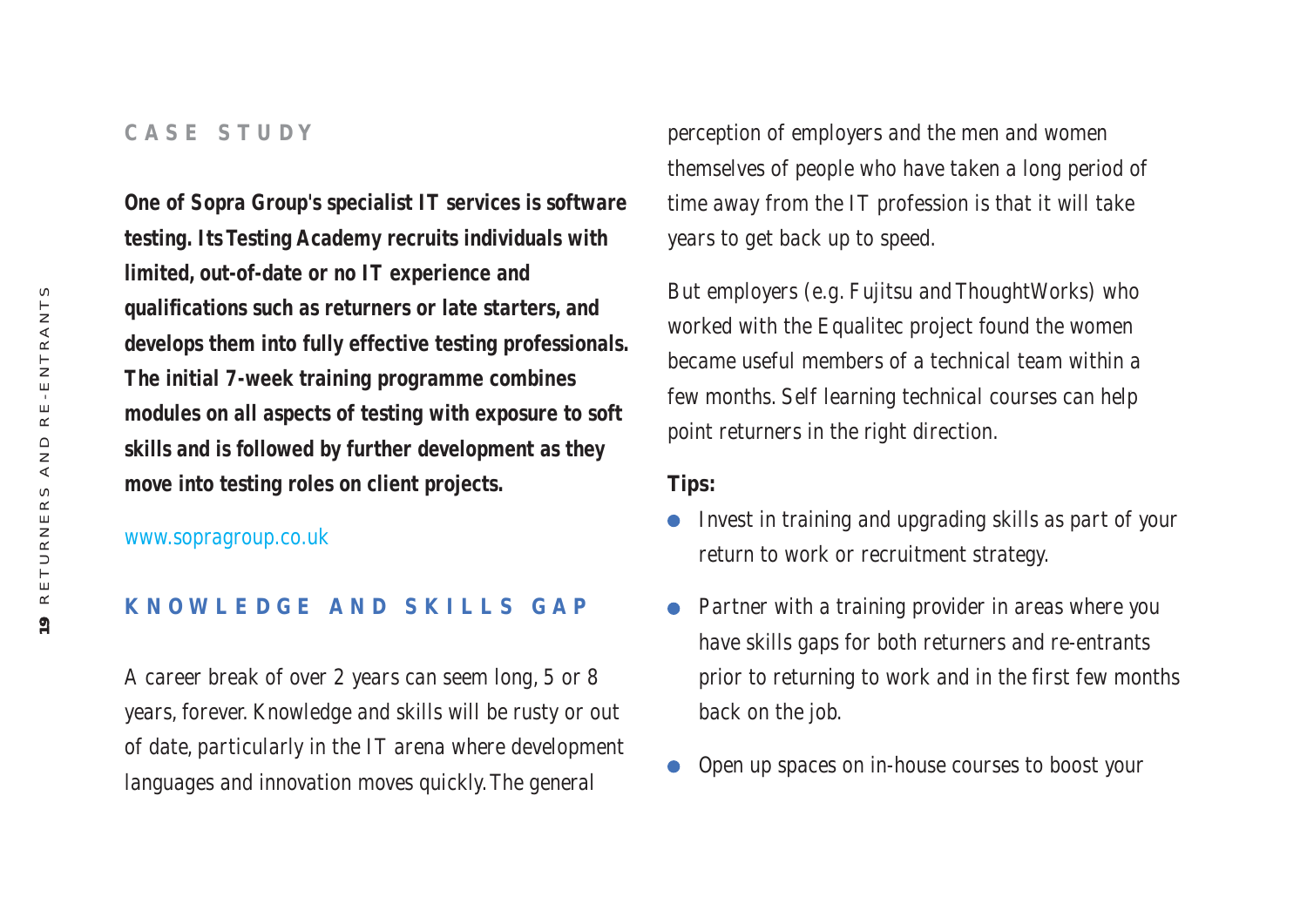potential recruitment pool, advertise opportunities through the UKRC return programme, local papers and among your employees, for example.

Ensure your recruitment process is competence based and identifies potential and ensure technical skills are upgraded once on board.

#### **CASE STUDY**

**ThoughtWorks ran a four week free Java training pilot programme either side of the Christmas break. Participants learnt core Java skills, were introduced to the agile development methodology and gained confidence and focus in their job hunt. Participants were recruited through adverts in the Metro newspaper, through employees' contacts, Equalitec and womenintechnology.co.uk. Sixty applicants (including 5 men) attended a half day assessment centre.** 

This used SHL tests to assess competence as well as the existing personality and numerical and verbal reasoning tests that all ThoughtWorkers go through. The design of the half day was to be informal but also to give all candidates feedback whether they were successful or not – building on their confidence, rather than knocking it.

Three of the 12 women participants were recruited by ThoughtWorks and others went on successfully to secure a job using the skills obtained on the Java course.

ThoughtWorks partnered with Equalitec who provided personal one-to-one career coaching and job hunting skills. Six months after the programme, half of the attendees had returned to the IT industry. The women also formed a supportive network for each other and are still in touch.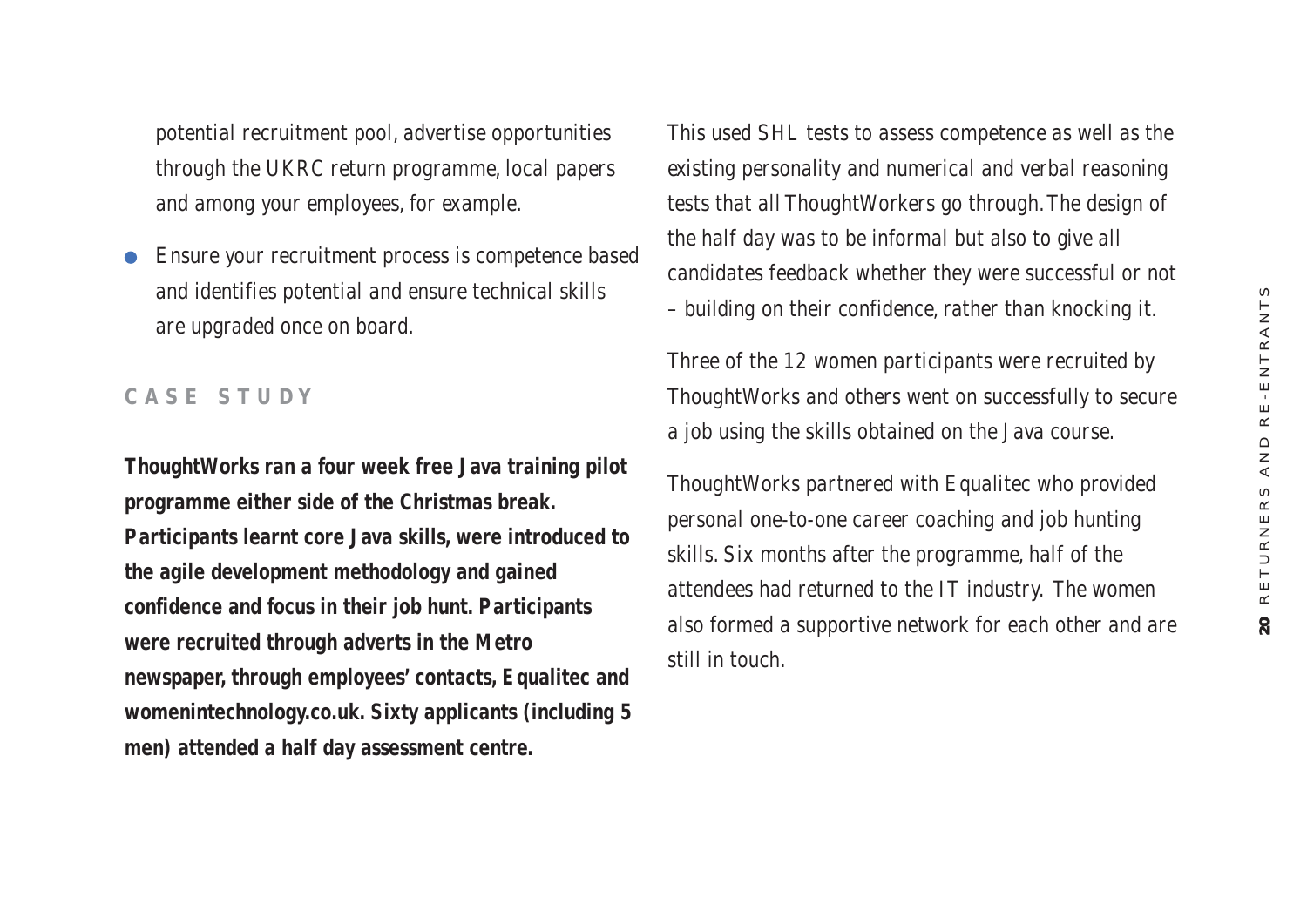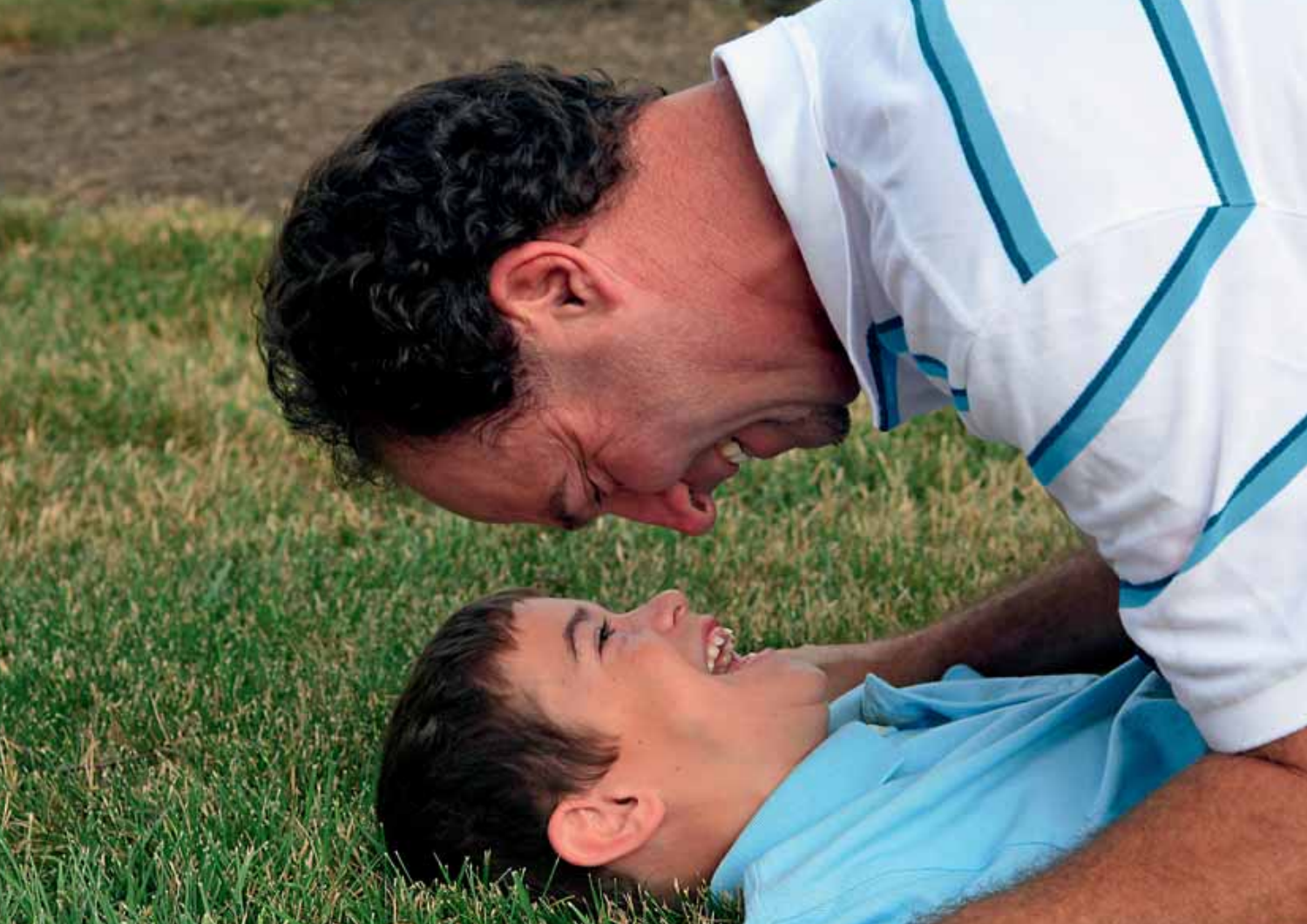## FLEXIBILITY ISN'T JUST FOR WOMEN

## 'You don't need to have an IT degree to be good at IT' **Participant at a workshop**

Flexible job structures and part-time hours can be a must for career break IT professionals. Flexibility is likely to be important and yet hard to enquire about. Offering a package of flexible working options can be an attraction. See the Equality and Human Rights Commission 'Timelords' case study for some ideas.

Another option currently gathering favour is the concept of annualised hours whereby a worker has a contract to deliver so many hours of work over a year enabling them to take longer periods off, for example for school holidays.

If flexibility at work, returners and re-entrants are to become commonplace in the IT profession it will be crucial to legitimise flexibility and career breaks, making them accessible to all and making staff who 'take a break' and return feel valued. This is a role for HR to take a lead in and for senior and middle managers to communicate and make work.

One of the options of a flexibility programme is part-time roles / job shares. In some organisations 'head count' can make part-time workers look and feel more expensive on the company books. The overhead of part-time workers is higher than full-time workers but as some companies claim, you get double the value reaping the reward of two brains working on one problem.

There is also the added bonus of improved service for customers and overseas colleagues through flexibility and a wide range of job roles.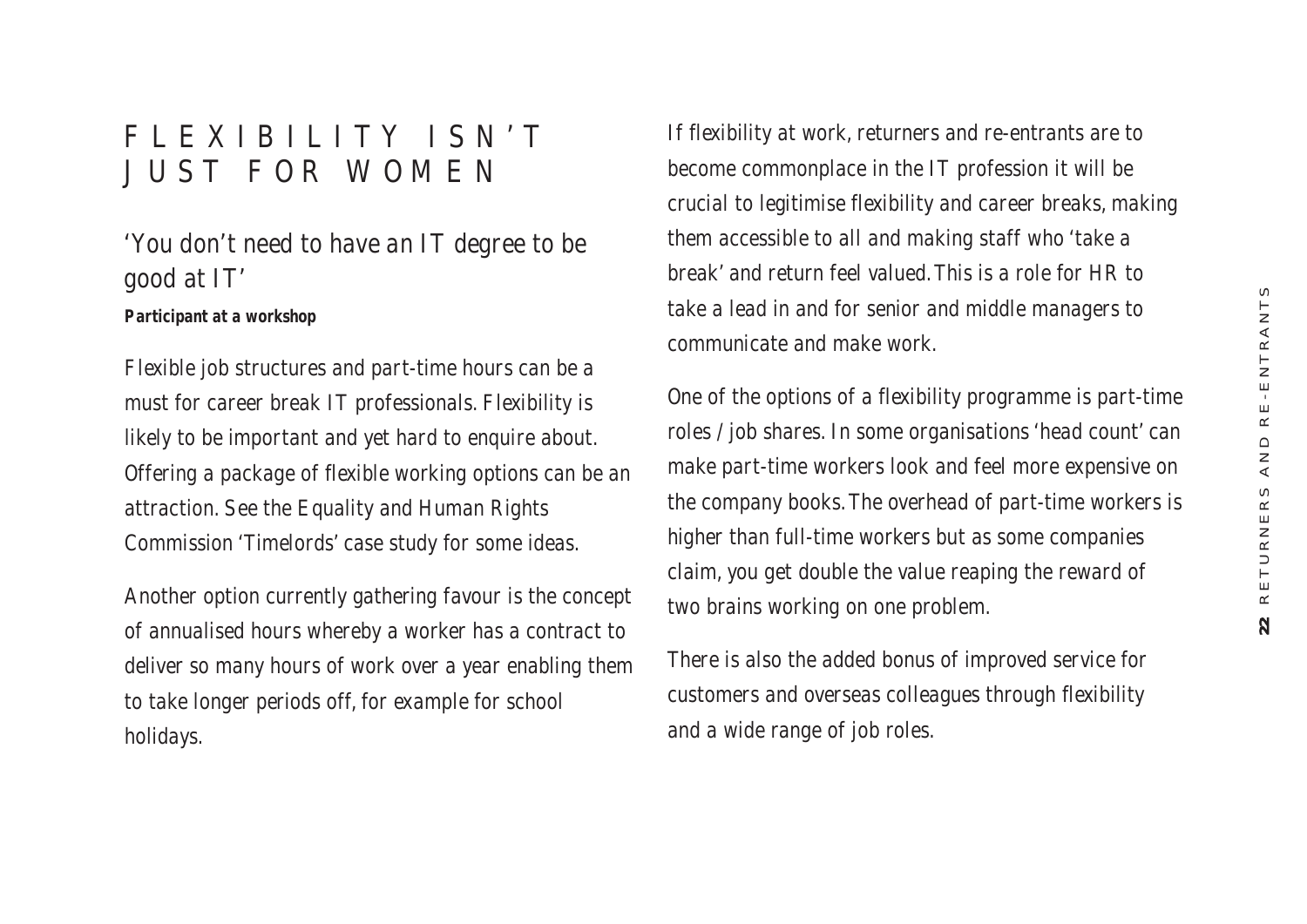#### **Tips:**

- Make sure that work flexibility is for all employees.
- Regularly review how flexibility is working.
- Break the link between promotion and full-time working, recognise that part-time and job share can be accommodated in more senior roles (24/7 organisations).
- Provide realistic work pattern options that are defined when the job specification is done.
- Educate the rest of your team to avoid resentment about the impact and benefit.
- Get the right performance management system in place and train managers to deliver them.
- Ensure that part-timers / returners / re-entrants are considered for promotion and senior roles based on their competence.

Ensure that there is a stress free, flexible  $\bullet$ environment for all staff; not only will career breakers want to return, they may actually do this more quickly, or not take a break at all. Companies that have provided home and remote working have found a greater loyalty from staff, and improved productivity.

From Personnel Today, 6 May 2008

#### **CASE STUDY**

**The Equality and Human Right's Commission** *Enter the Timelords* **publication offers an interesting perspective and examples of different flexibility options.**

- Timelords choose when and where to work.
- Remote controllers work away from the office.
- Shift shapers work in blocks of time agreed by the worker and employer.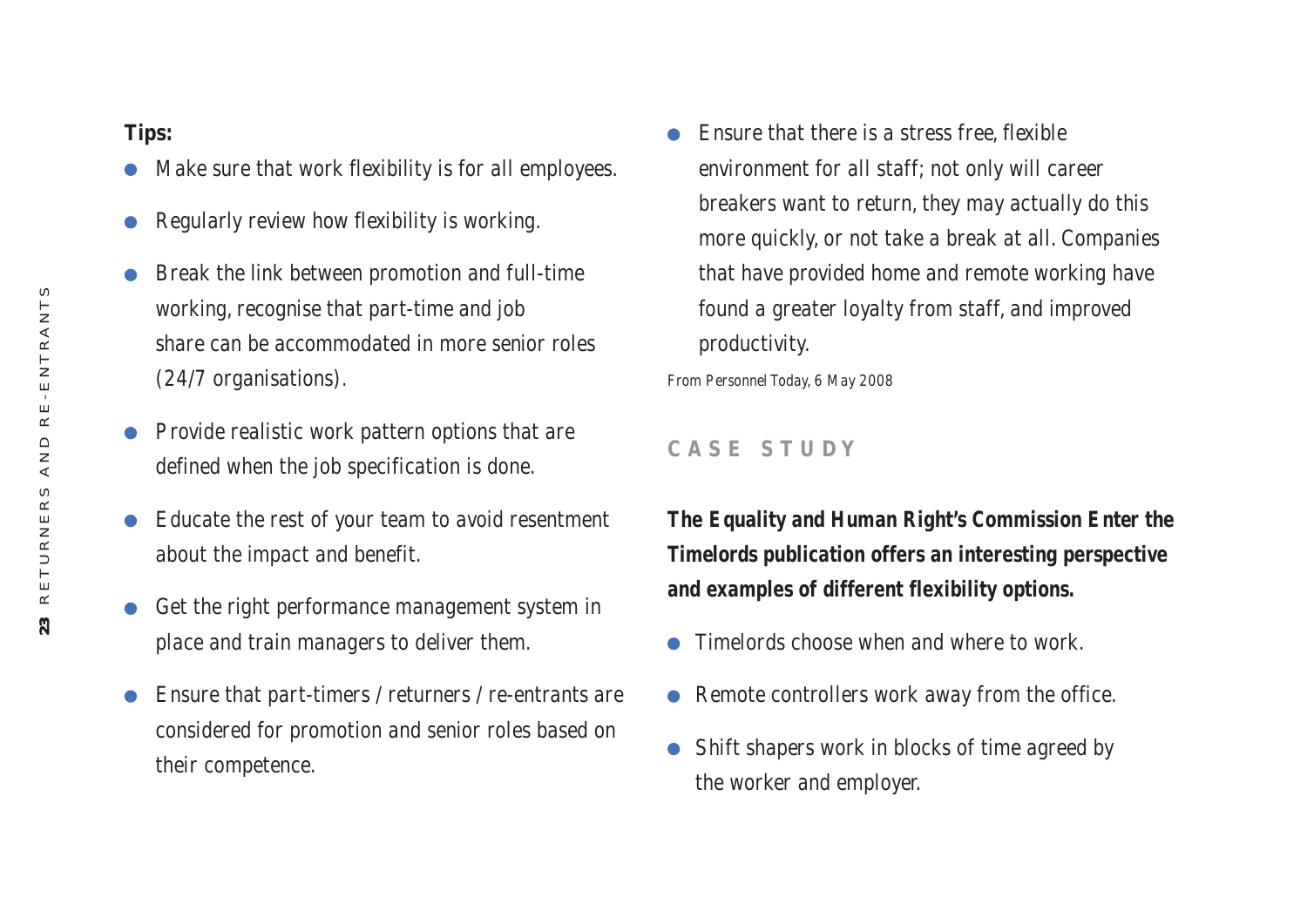Time stretchers work traditional hours spread  $\bullet$ over a longer day.

The Equality and Human Rights Commission (2007), Enter the Timelords, ISBN 978 1 84206 036 0.

## **CHANGING HOW JOBS ARE DESCRIBED – JOB CHUNKING**

Chunking is a way of describing the functions required in a team and can help managers and colleagues come to terms with defining smaller job roles than those that would fit into a standard thirty seven-hour week.

#### **CASE STUDY**

**Booz Allen Hamilton created a reserve register for employees and alumni by unbundling the standard management consultancy work into 'chunks' and offering them as pieces as they became available to the register.**

## **SUPPORT FOR MANAGERS AND COLLEAGUES**

Some staff feel resentful of colleagues with families or other caring responsibilities who can seemingly come and go at a whim leaving them behind to provide cover to clients.

- Dispel myths about the commitment of returners, re-entrants, new parents and flexible workers.
- Clarify part-time / flexible roles and communicate  $\bullet$ that these are clearly valued by the organisation, appropriate manager and team lead.
- Senior managers need to ensure that returners, re-entrants and flexible and part-time workers are an organisational priority and not a burden. Visible top down commitment is essential.
- Educate clients to your flexible, caring arrangements and where possible organise the work plans around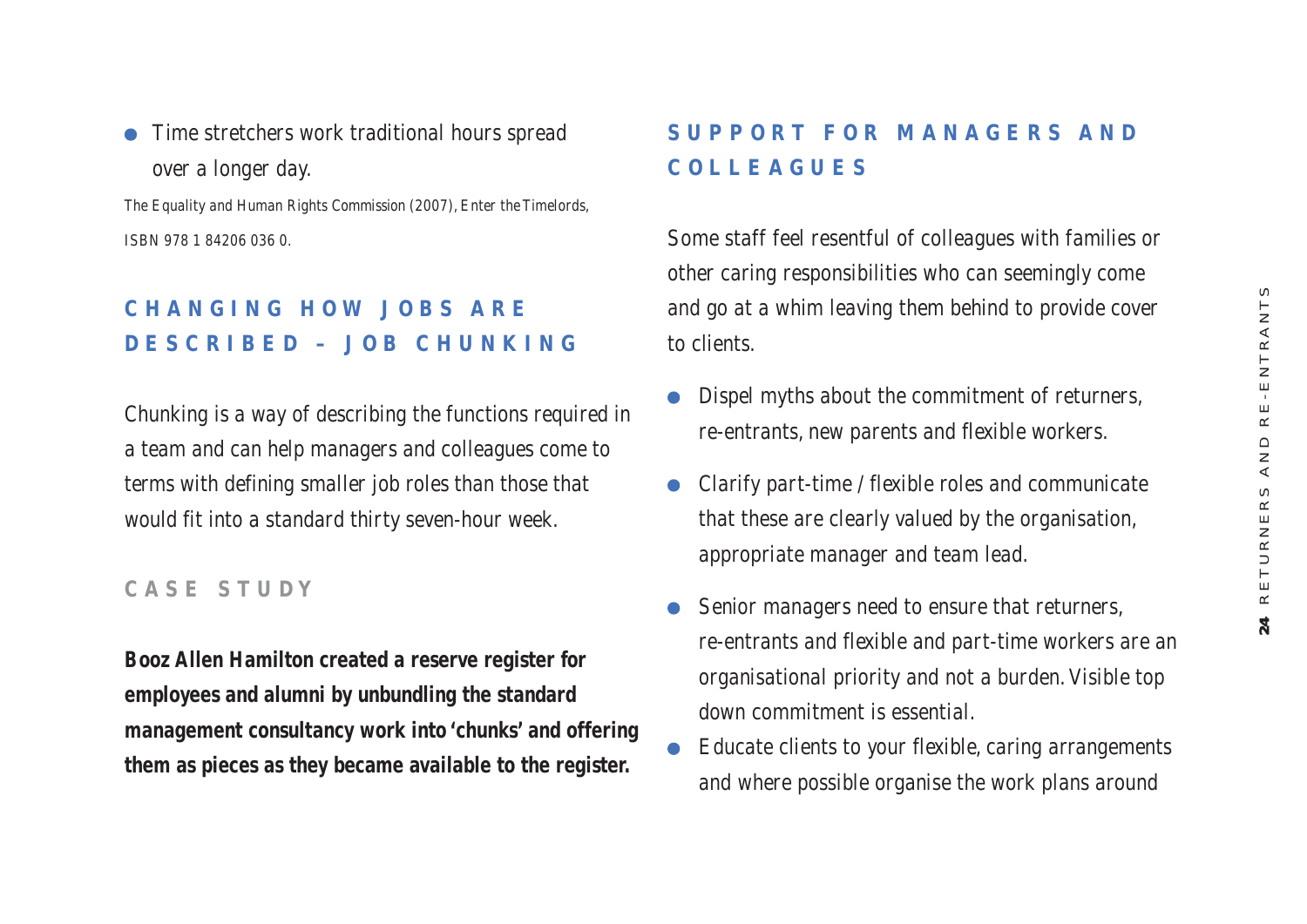that culture. Limit planning meetings etc to core hours and advertise this as a positive feature of your company.

#### **CASE STUDY**

**A Brave New World works with employers to support both returners and managers. Research undertaken to support its work suggests returners face a '6-month wobble' of uncertainty and need support to navigate through this. One woman, valuing the access to an external professional said: 'it's hard to have that [lack of confidence based] conversation with my boss.'**

#### www.abravenewworld.co.uk

#### **AGEISM**

Many IT professionals face ageism following redundancy, illness or a career break. The profession still feels young and the perception that it is the young who bring the innovation and dynamism to IT persists. The reality is a maturing profession with a history among its professionals for continual self improvement, skills updating and personal development as technology changes and businesses continually evolve.

#### **Tips:**

- Ensure that your recruiter is not filtering out older candidates, or that your specification does not preclude them (e.g. 'minimum 5 years', say 'over 5 years' instead).
- Specifically mention that mature candidates are  $\bullet$ welcome, to counterbalance the offers of career path and upward progression that can put off the mature candidate from applying.
- Ensure that candidates are not discounted before interview because they have been made redundant, and / or are applying for a lower grade job than their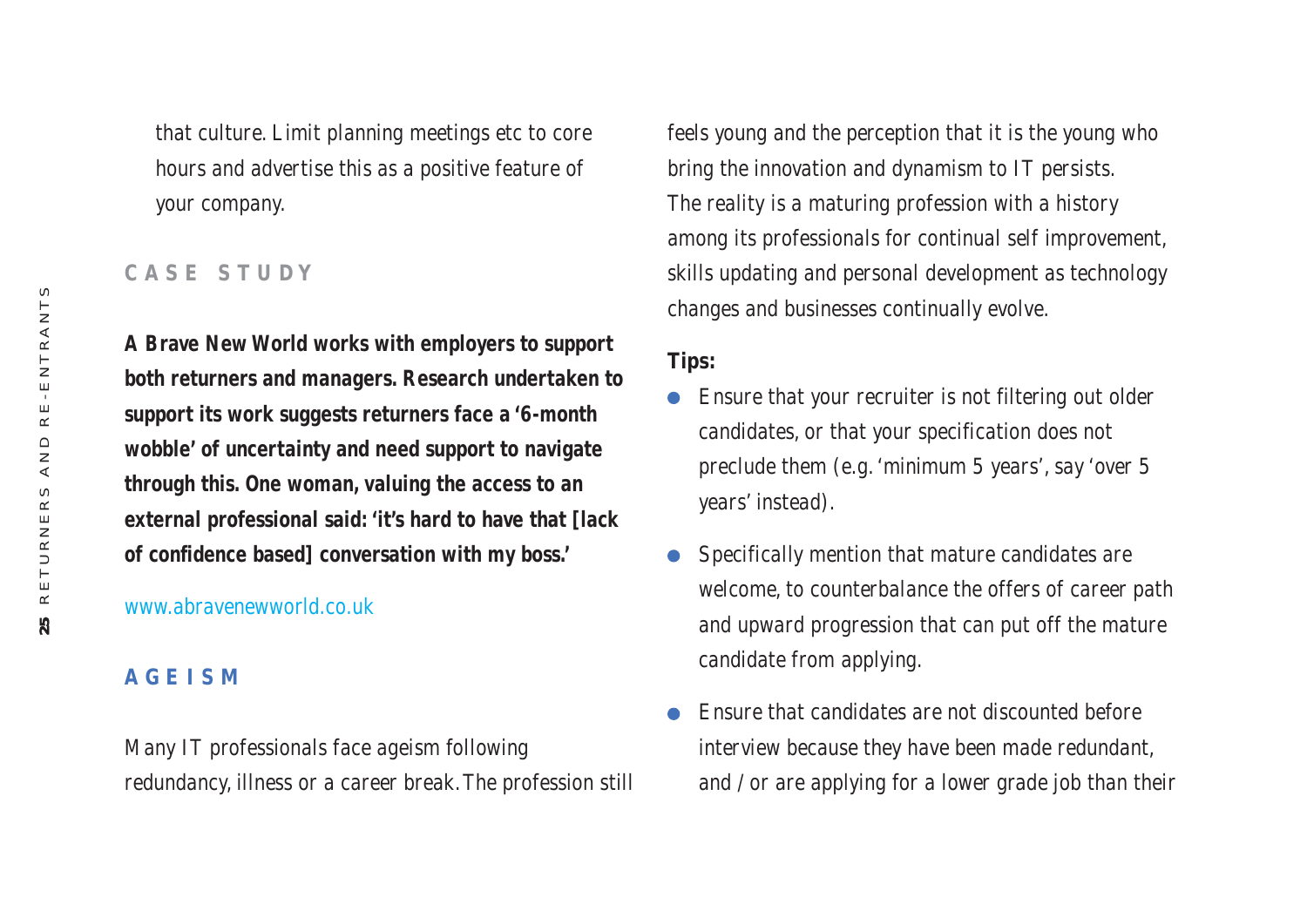last position.

- Offer the opportunity to upgrade or refresh skills.
- Understand that enthusiasm and 'can-do' attitude is not just for the physically young.

#### **CHILDCARE**

Returning after a break for a family means childcare is a big issue. Pre-school childcare, when in place, can provide consistent care for a 12-hour period. However, once a child starts school, outside school hours childcare can be a challenge.

#### **Tips:**

- $\bullet$  Offer a work place nursery, childcare vouchers, salary sacrifice schemes.
- Have 'personal days' to cover last minute school events.
- Facilitate creative flexibility options that mix early

home starts with later arrivals in the office or extended days to enable employees to collect children from school, attend to children or other family members with special needs.

- Sponsor holiday clubs, and form working  $\bullet$ relationships with local providers – not all of your staff may live in the area, and would benefit from access to this local knowledge – with advancements in 'wrap-around' care, schools can accommodate children who do not actually attend that school.
- HR departments should be familiar with childcare tax credits / vouchers and free place schemes available.
- Ensure that your recruiter is not filtering on school qualifications, and / or on current employment.
- Allow home working on days when caring responsibilities mean travel to an office is impossible.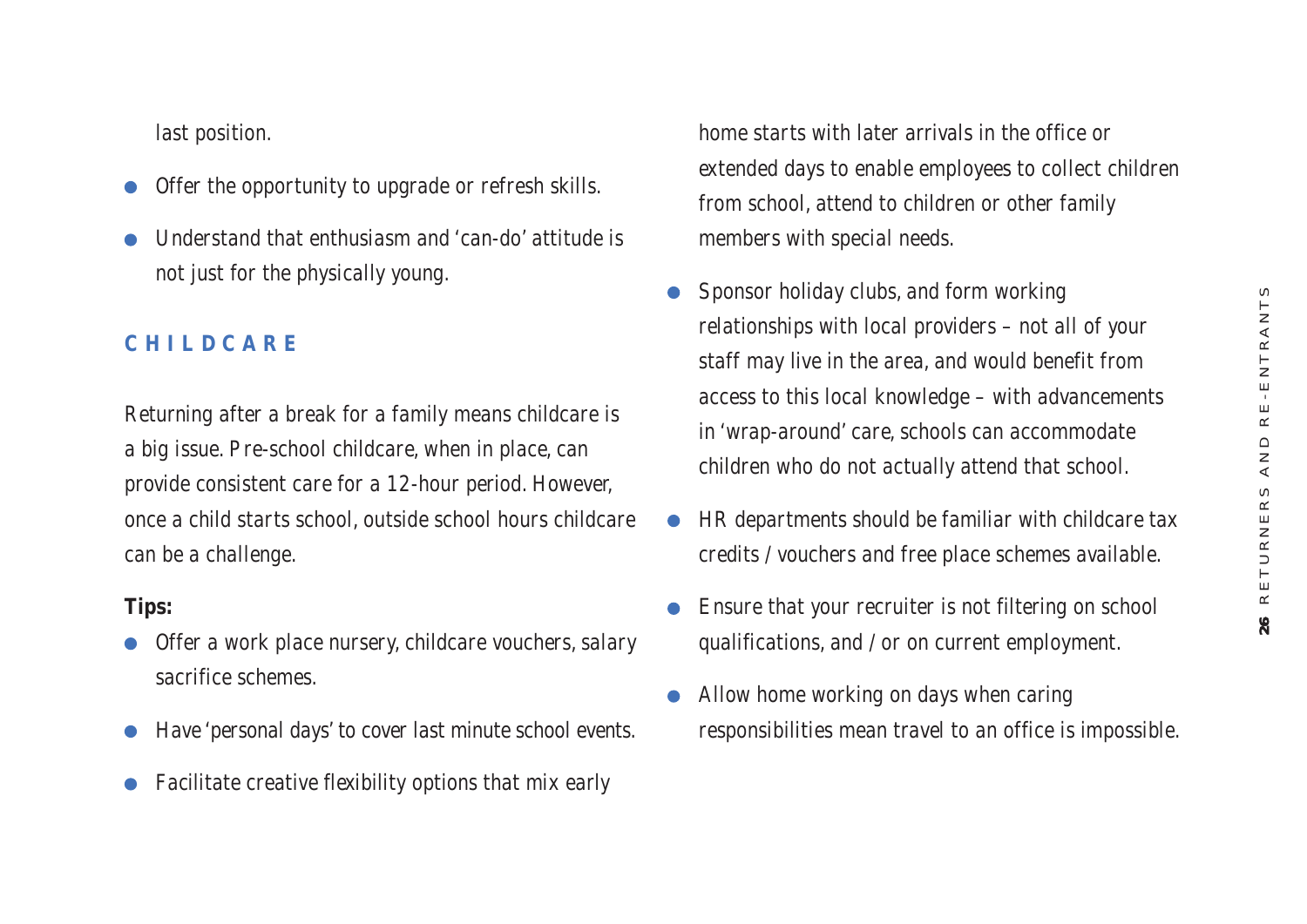## SUMMARY

BCS and Intellect are keen to ensure the IT industry benefits from this largely untapped pool of women and men and that employers and training providers offer support to IT professionals in the widest sense over their whole career. We hope that coupled with our career break planning guide *Taking a Break* these tips and case studies will extend further help and support to retrain and attract back more returners, re-entrants and late starters as one strategy tackling the predicted skills gap.

## ACKNOWLEDGEMENTS

The inspiration for this booklet has been the EU-funded and BCS-supported Equalitec project 'Advancing Women into IT, electronics and communications'. It aims to point employers at useful case studies, websites and reports for further information to help employers help IT professionals manage their work and life in balance. Participants in the BCS / Intellect roundtable, Equalitec, members of the Women's Forum Strategic Panel and BCS Women, and Jan Peters, consultant to the forum, are warmly thanked for their contributions.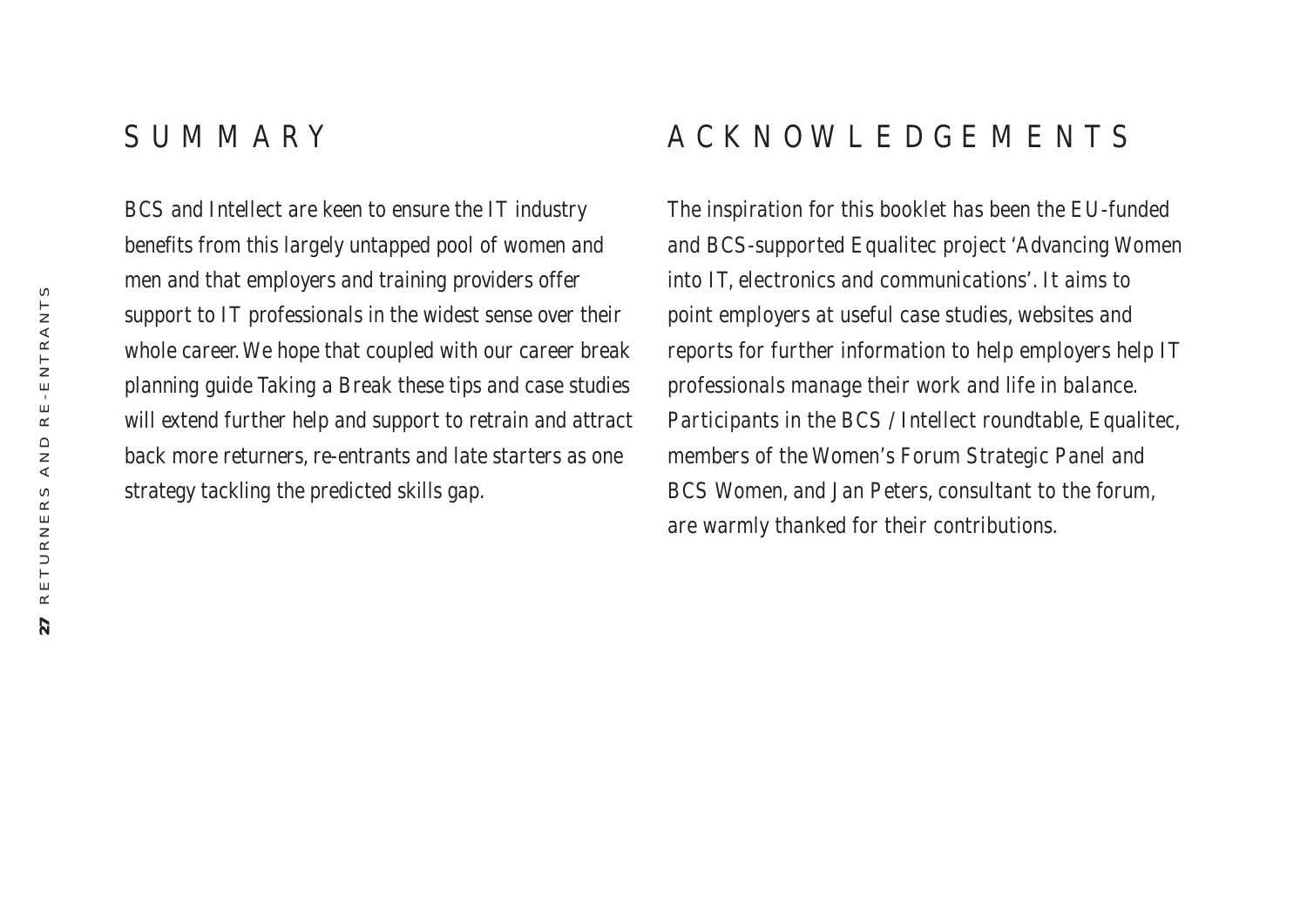#### **USEFUL LINKS**

## **BCS** *Taking a Break* **career break planning guide www.bcs.org.uk/careerbreak**

**Center for Work Life Policy www.worklifepolicy.org**

**The Complete Guide to Flexible Working www.flexibility.co.uk/Guide/index.htm**

**UK Resource Centre for Women in SET**

#### **www.ukrc4setwomen.org**

*Recruitment and Selection: Competing in the War for Talent Good Practice* **booklet www.ukrc4setwomen.org/html/resources/ukrcpublications** 

**Equalitec Effective Recruitment Strategies**

**www.equalitec.org.uk**

#### **Intellect**

Intellect is the UK trade association for the IT, telecoms and electronics industries. Its members account for over 80 per cent of these markets and include blue-chip multinationals as well as early stage technology companies. These industries together generate around 10 per cent of UK GDP and 15 per cent of UK trade. Recruiting and retaining experienced women in our industry is fundamental to the future competitiveness of the UK's economy and the IT industry. Intellect's Women in IT Forum seeks to collaborate, inspire, lead and influence all stakeholders to increase the number of women and maintain the UK's global position.

**www.intellectuk.org**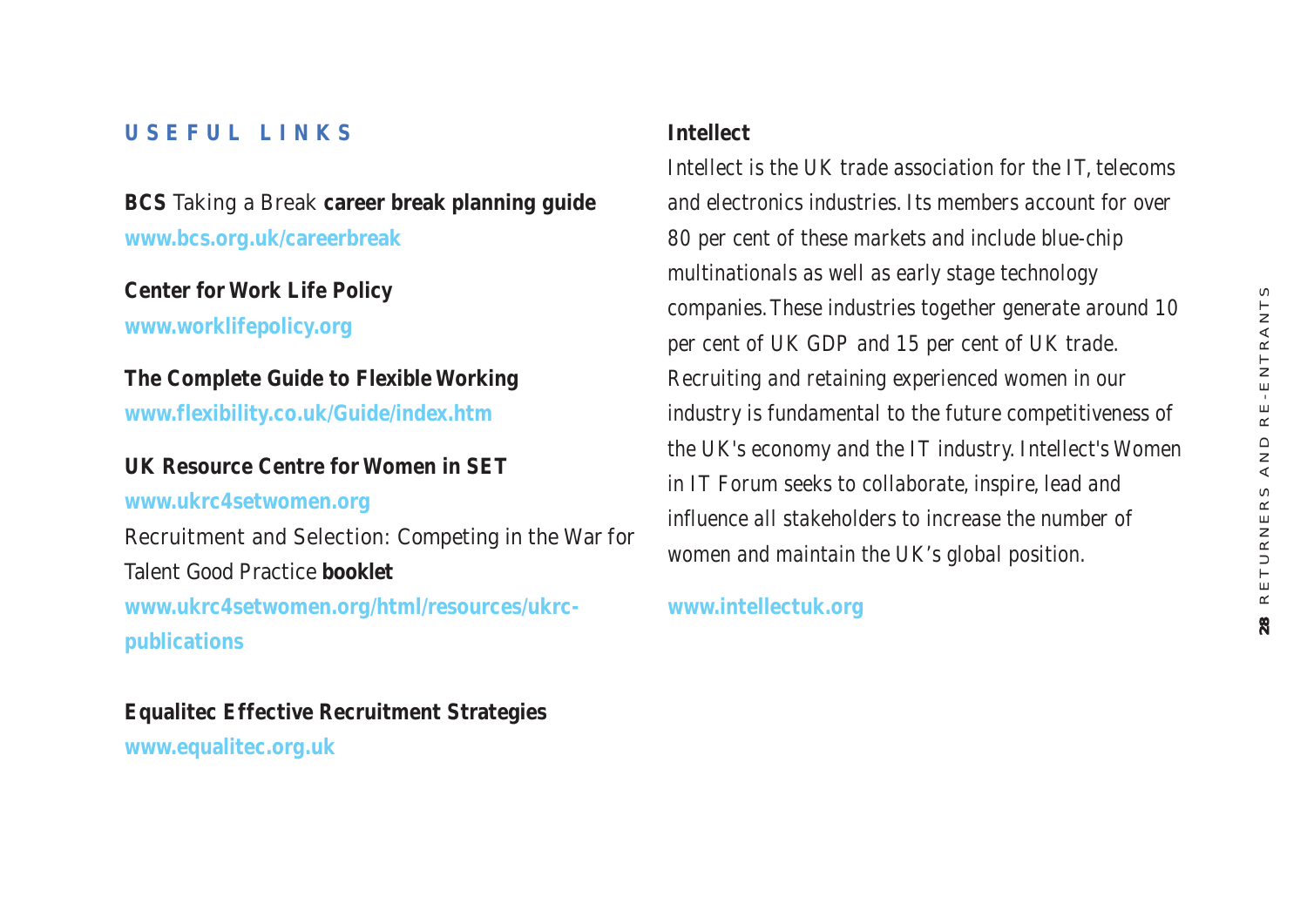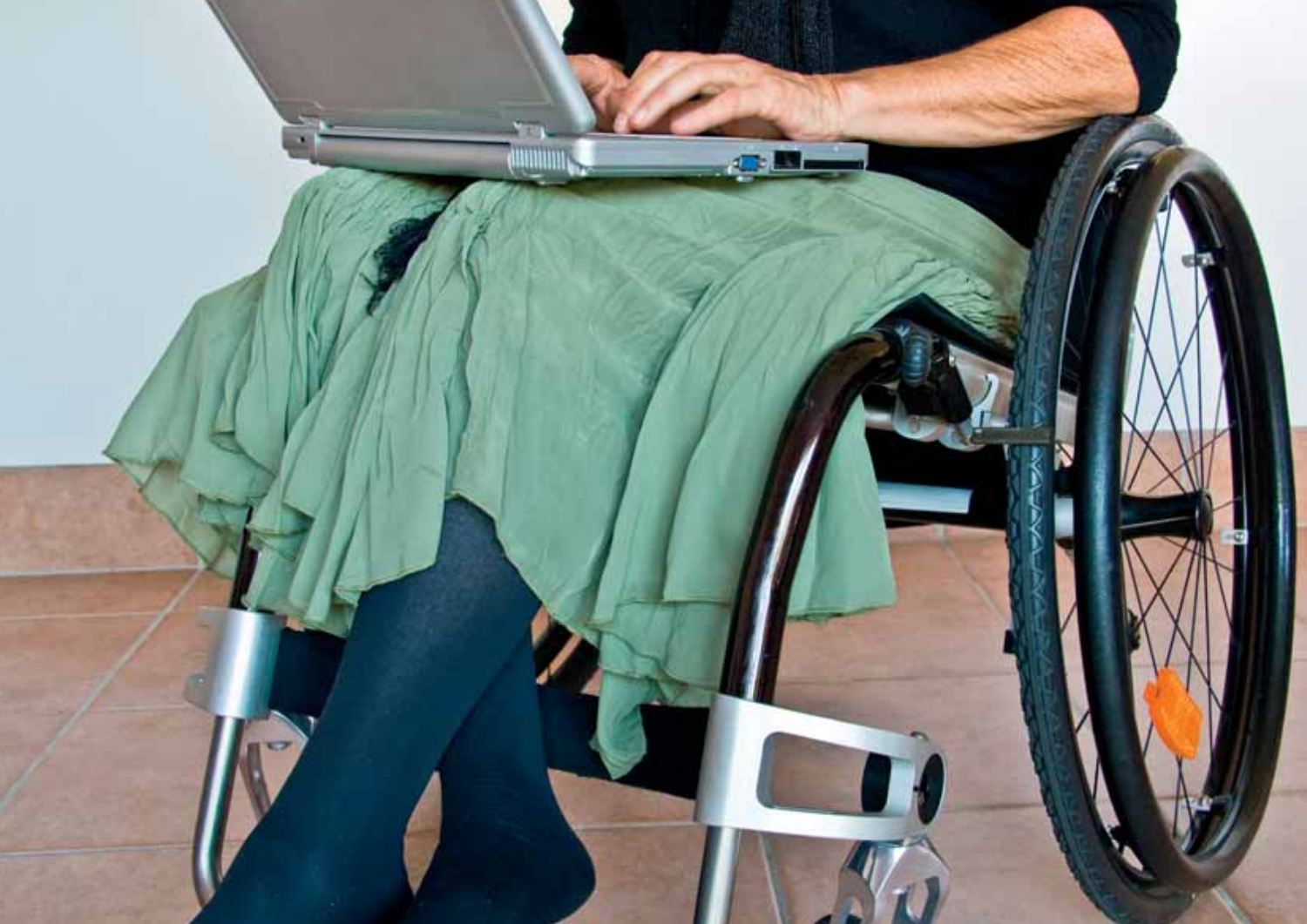## **THE BRITISH COMPUTER SOCIETY**

BCS is the leading professional body for the IT industry. With members in over 100 countries, BCS is the professional and learned Society in the field of computers and information systems.

BCS is responsible for setting standards for the IT profession. It is also leading the change in public perception and appreciation of the economic and social importance of professionally managed IT projects and programmes. In this capacity, the Society advises, informs and persuades industry and government on successful IT implementation.

IT is affecting every part of our lives and that is why BCS is determined to promote IT as the profession of the 21st century.

#### **JOINING BCS**

BCS qualifications, products and services are designed with your career plans in mind. We not only provide essential recognition through professional qualifications but also offer many other useful benefits to our members at every level.

BCS membership demonstrates your commitment to professional development. It helps to set you apart from other IT practitioners and provides industry recognition of your skills and experience. Employers and customers increasingly require proof of professional qualifications and competence. Professional membership confirms your competence and integrity and sets an independent standard that people can trust. Professional membership (MBCS) is the pathway to Chartered IT Professional (CITP) status.

**www.bcs.org/membership www.bcs.org/groupmembership**